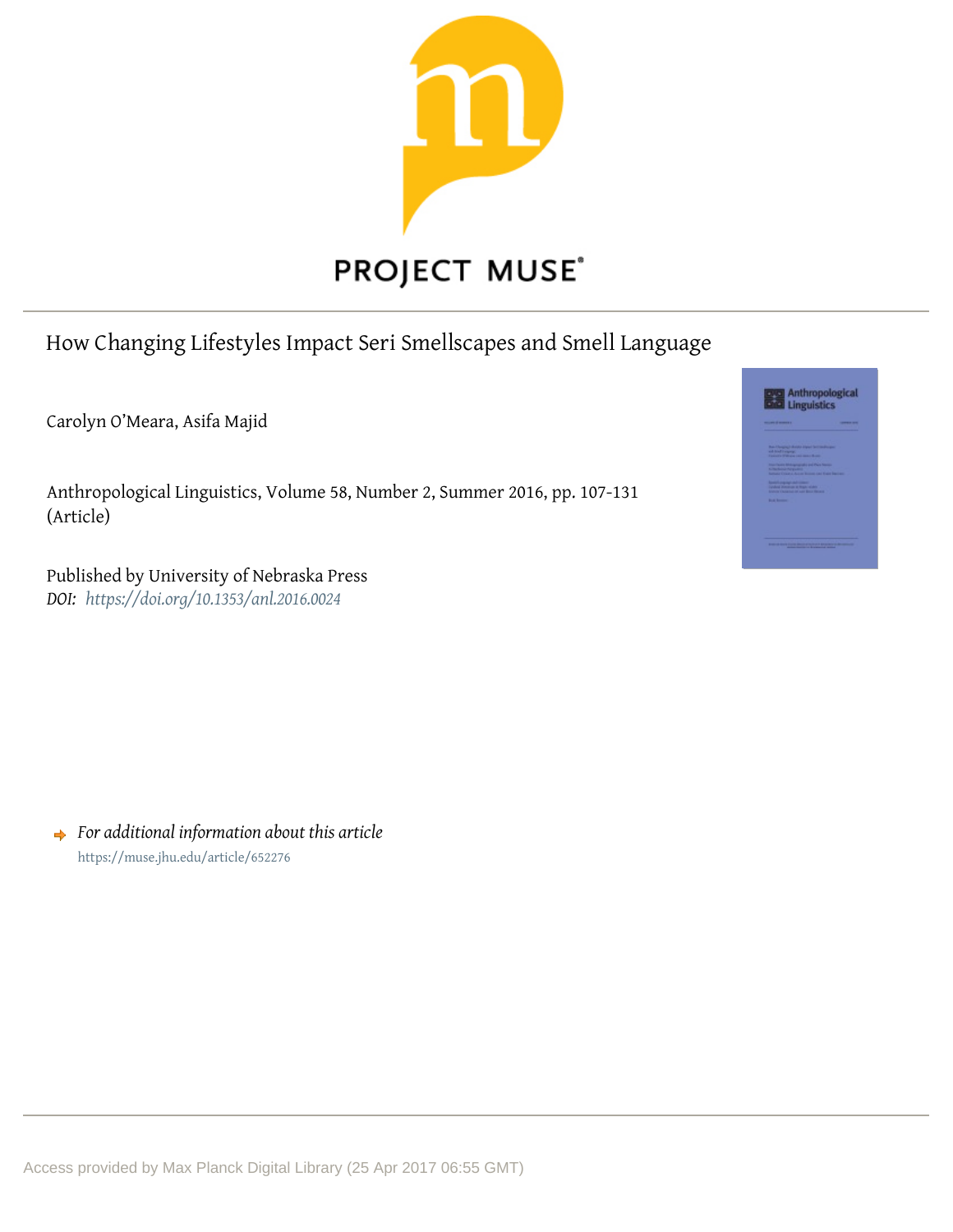# **How Changing Lifestyles Impact Seri Smellscapes and Smell Language**

CAROLYN O'MEARA

*Universidad Nacional Autónoma de México and Radboud University*

## ASIFA MAJID

#### *Radboud University and Max Planck Institute for Psycholinguistics*

**Abstract.** The sense of smell has widely been viewed as inferior to the other senses. This is reflected in the lack of treatment of olfaction in ethnographies and linguistic descriptions. We present novel data from the olfactory lexicon of Seri, a language isolate of Mexico, which sheds new light onto the possibilities for olfactory terminologies. We also present the Seri smellscape, highlighting the cultural significance of odors in Seri culture that, along with the olfactory language, is now under threat as globalization takes hold and traditional ways of life are transformed.

**1. Introduction.** In the Seri village of El Desemboque, Sonora, Mexico, 2006, O'Meara sits chatting with some local women.

The women commented how pretty my self-dyed skirt was. I thought they were interested in my skirt and wanted me to give it to them upon my departure. (I frequently brought skirts to give as presents to friends and collaborators.) In order to dissuade them from this particular skirt (which I was fond of), I tried to convey that it was stinky and dirty so they would not want it. *Hipnaail quih casa ha*, I said, using the smell verb root *¤asa*. The women erupted in laughter. I had inadvertently used a vulgar term to describe the smell of my skirt, implying it had a shit-like odor. Later I found I should have used the smell verb *¤heemt*, which is pragmatically less restricted, so as to prevent the hilarious and somewhat scandalized response I had inadvertently elicited. [O'Meara field notes]

In English, a stink is a stink is a stink. The vocabulary we use for our olfactory experiences is impoverished and our sense of smell much maligned. Historically it has been viewed as inferior to other senses, especially in comparison to vision and audition (Darwin 1874; Plato 1961; Kant 2006). This view is perpetuated today by biologists and psychologists, who look for genetic or neural anatomical explanations for these differences (Gilad et al. 2003; Olofsson and Gottfried 2015). Against this backdrop it is important to understand what role olfaction might play in different linguistic and cultural contexts (Classen, Howes, and Synnott 1994; Majid 2015).

The opening example alludes to a finer categorization of types of smells by Seris than by the visiting researcher, a native speaker of English. Recent research suggests speakers of different languages may indeed have a different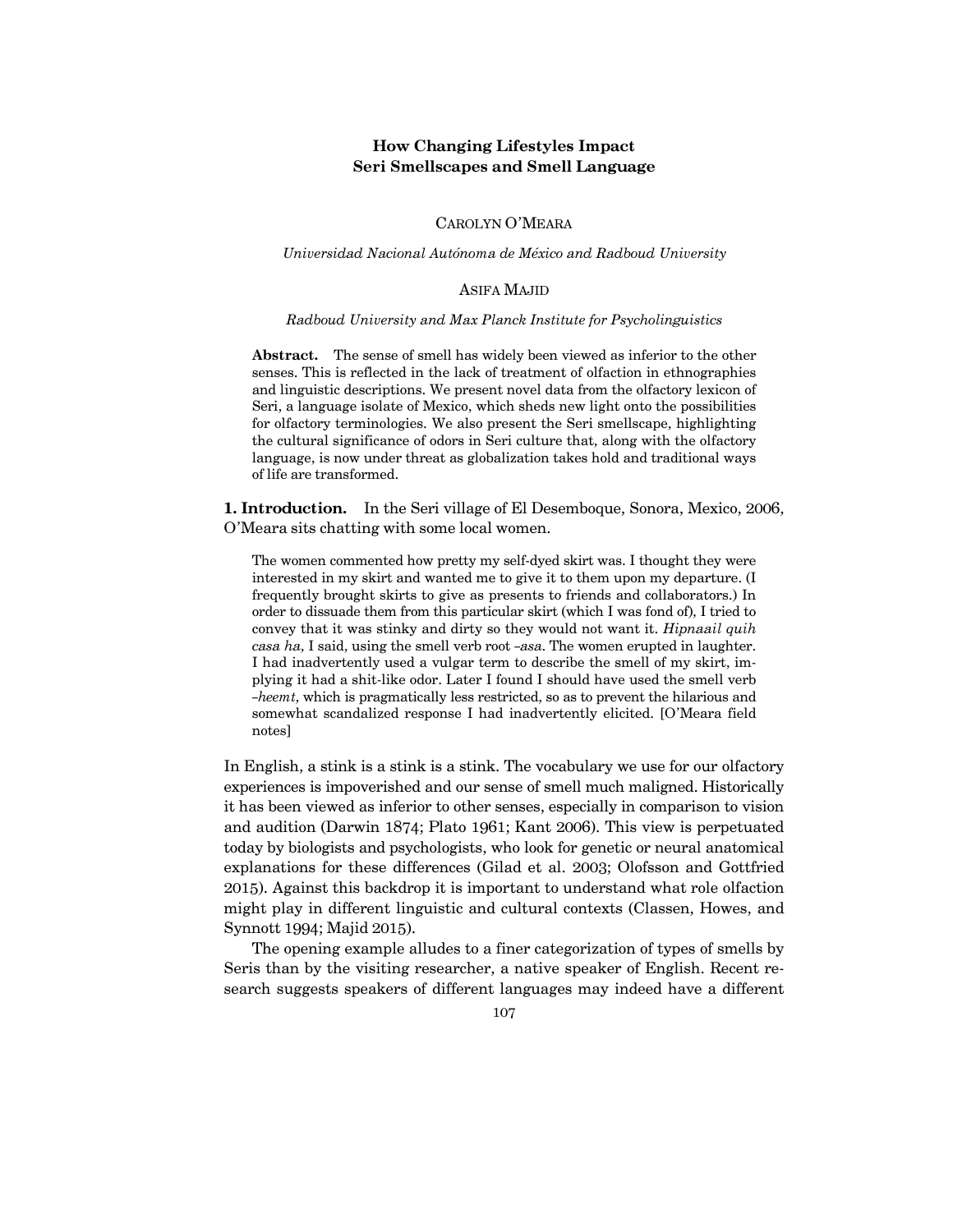relationship to the senses than the average English speaker does (e.g., Majid and Burenhult 2014; Wnuk and Majid 2014). This article presents the results of an in-depth investigation into the olfactory language and the smellscape of the Seri, a traditionally hunter-gatherer society of Mexico. In addition we show how the changing lifestyle and encroaching forces of globalization are impacting the experienced smellscapes, and the consequences this has for the language itself.

**1.1. Reexamining the place of smell in language and culture.** Smell is said to be "the lowest, the most animal of the senses" (McKenzie 1923:21), and it is claimed by many that it has little value across cultures (e.g., Buchan 1812; Stoddart 1990; Gardner 1993). Stoddart bemoans thus: "Why, then, has our evolutionary line not developed an odor culture to rival the rich visual and acoustic cultures found in all peoples of the world?" (1990:508). These ideas are usually grounded in putative biological facts. Historically, humans, like other primates, are considered "microsmatic" (having a poor sense of smell); instead, they are considered visual creatures (Elliot Smith 1927).

The language for smell is claimed to be equally impoverished. As McKenzie argues, "That the effect of odor upon the mind is largely concealed is further illustrated by the curious fact that our native language does not possess a terminology descriptive of smells. We never name an odor; we only say it has a 'smell like' something or other" (1923:59). He concludes that "smell is speechless" (1923:60). In this, McKenzie echoes Henning, who claimed "olfactory abstraction is impossible" (1916:66) and foreshadowed Sperber, who stated "There is no semantic field of smells"(1975:115—16).

Recently these claims have been reexamined from multiple perspectives. Classen, Howes, and Synnott (1994) presented a radical rethinking of the sense of smell in their book *Aroma: The Cultural History of Smell*. Based on a reading of historical documents from the West, and a cross-cultural survey, Classen and colleagues argued that odors play an important role in a variety of arenas from seduction to communion with the spirits. In their book, we find that both the Andaman Islanders and the Dassanetch from Ethiopia use seasonal smells as a way of keeping track of time; that the Desana of the Amazonian rainforest and the Serer Ndut of Senegal use smells to categorize people; and that among the Bororo of Brazil and the Batek of Malaysia, foods are ingested and prepared in accordance with their smells. It seems smells are culturally significant in a myriad of ways.

At the same time, the ineffability of smells (cf. Levinson and Majid 2014) has also come into question. It appears that speakers of the Aslian languages of the Malay Peninsula talk about smells frequently (San Roque et al. 2015), and even have dedicated vocabulary for different types of smells (Burenhult and Majid 2011; Tufvesson 2011; Majid and Burenhult 2014; Wnuk and Majid 2014). In fact, for the Jahai (one of these Aslian communities), smells are as easy to talk about as visual properties (Majid and Burenhult 2014). Jahai and Maniq seem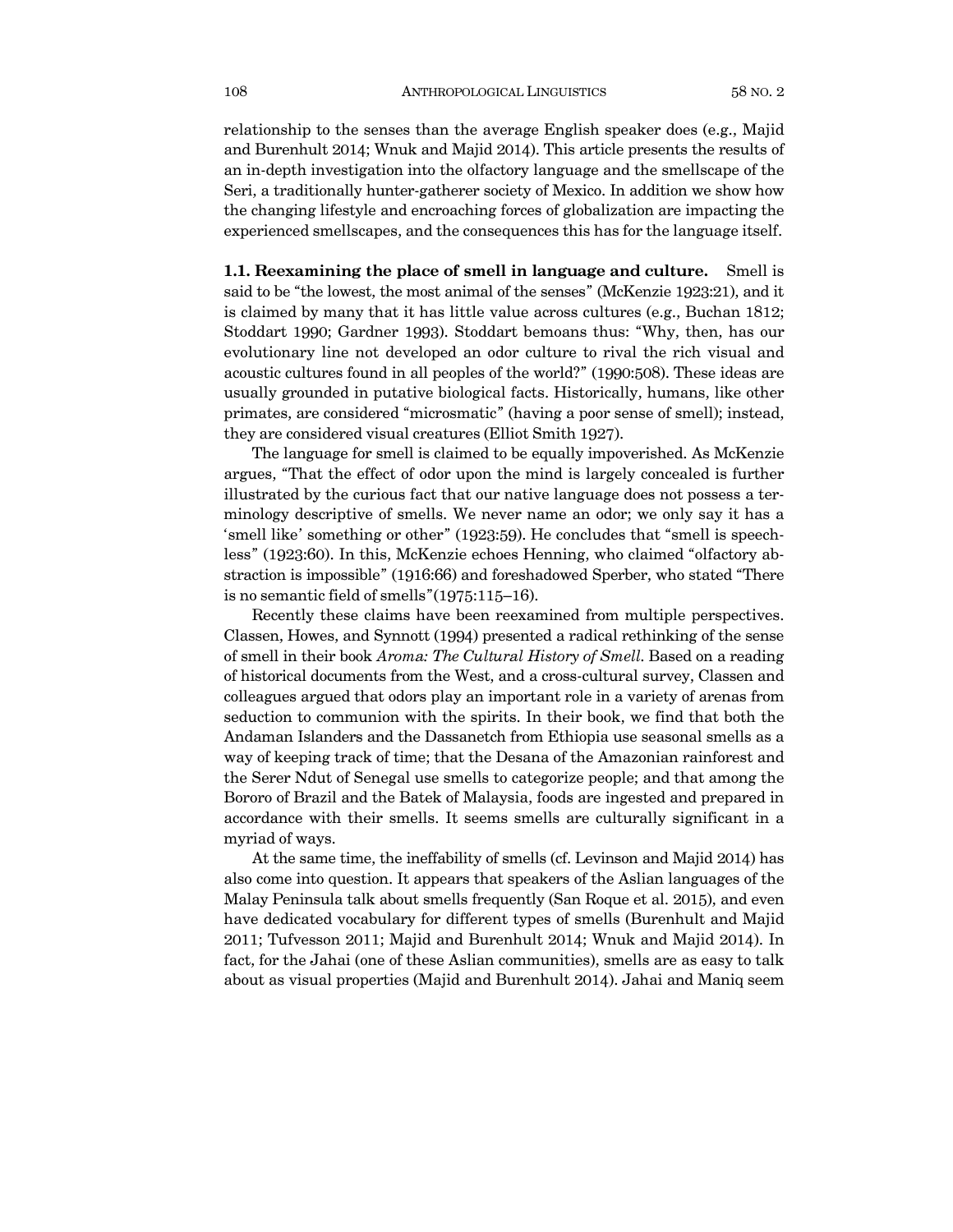to have some of the most elaborated lexicons for smell, with twelve (Jahai) to fifteen terms (Maniq), although the winner for sheer number of olfactory terms to date may, in fact, be Kumam (Nilotic; Uganda), which has been reported to have as many as twenty-one terms (cf. Storch 2004). For the Jahai and Maniq, smell terms are everyday vocabulary, known by all, and found across genres. The terms are "abstract": the names are not derived from a term for an odoremitting source, and they refer to smells from a wide array of objects. For example, the term *pýus* in Jahai refers to moldy or musty odors, such as the smells of decaying vegetation, old dwellings, mushrooms, stale food, and some types of dried plants (Burenhult and Majid 2011). Smell terms in these languages form a cohesive lexical field (Wnuk and Majid 2014).

The fact of specialized vocabulary for smell is not unique to this part of the world, as alluded to above. One of the earliest descriptions suggesting the possibility of a smell lexicon comes from Aschmann (1946) on Totonac, also spoken in Mexico. In a brief report, Aschmann presented eight different roots used to describe "the exact shade of smell" (1946:187). However, some of these words overlap with taste (e.g.,  $-u^2t$ -'sour smells',  $-i^2h$ -'smells that leave a taste in the mouth'), and so it is not so clear that Totonac is a strong counter-example to the claim there is no semantic field of smell. In a similarly succinct article, Hombert (1992) claims five languages in the Gabon have dedicated smell vocabulary, and lists between five and nine terms for each language. More detailed and contextualized descriptions of olfactory language and cultures can be found for the Kapsiki or Higi of north Cameroon and northeastern Nigeria by van Beek (1992) and two Amazonian languages, Matsigenka and Yora or Yaminahua, by Shepard, Jr. (1999).

One interesting aspect to the slowly accumulating literature is the close connection between olfactory lexicons and local cultural preoccupations. For example, the Kapsiki-Higi smell lexicon can be characterized in terms of social hierarchy and inclusion-exclusion (van Beek 1992), whereas the Aslian smell lexicons do not seem to be attuned to this social dimension. Instead, the Maniq smell lexicon appears to be closely tied to notions of pleasantness and dangerousness, which in turn reflect cultural beliefs about health and wellness and the local religious ideology (Wnuk and Majid 2014). In sum, these studies have renewed the discussion on the significant role that odor categories can play in daily life, especially as it pertains to smaller, less-studied, less Westernized societies.

**1.2. Changing environments, changing languages.** One striking feature of previous studies has been the preponderance of hunter-gatherer communities attested as having elaborate olfactory lexicons, while modern urban communities seem to be lacking them (e.g., Shepard, Jr. 1999; Majid and Burenhult 2014; Wnuk and Majid 2014; Demolin et al. n.d.). This raises the question whether some cultural or environmental features might be particularly conducive or un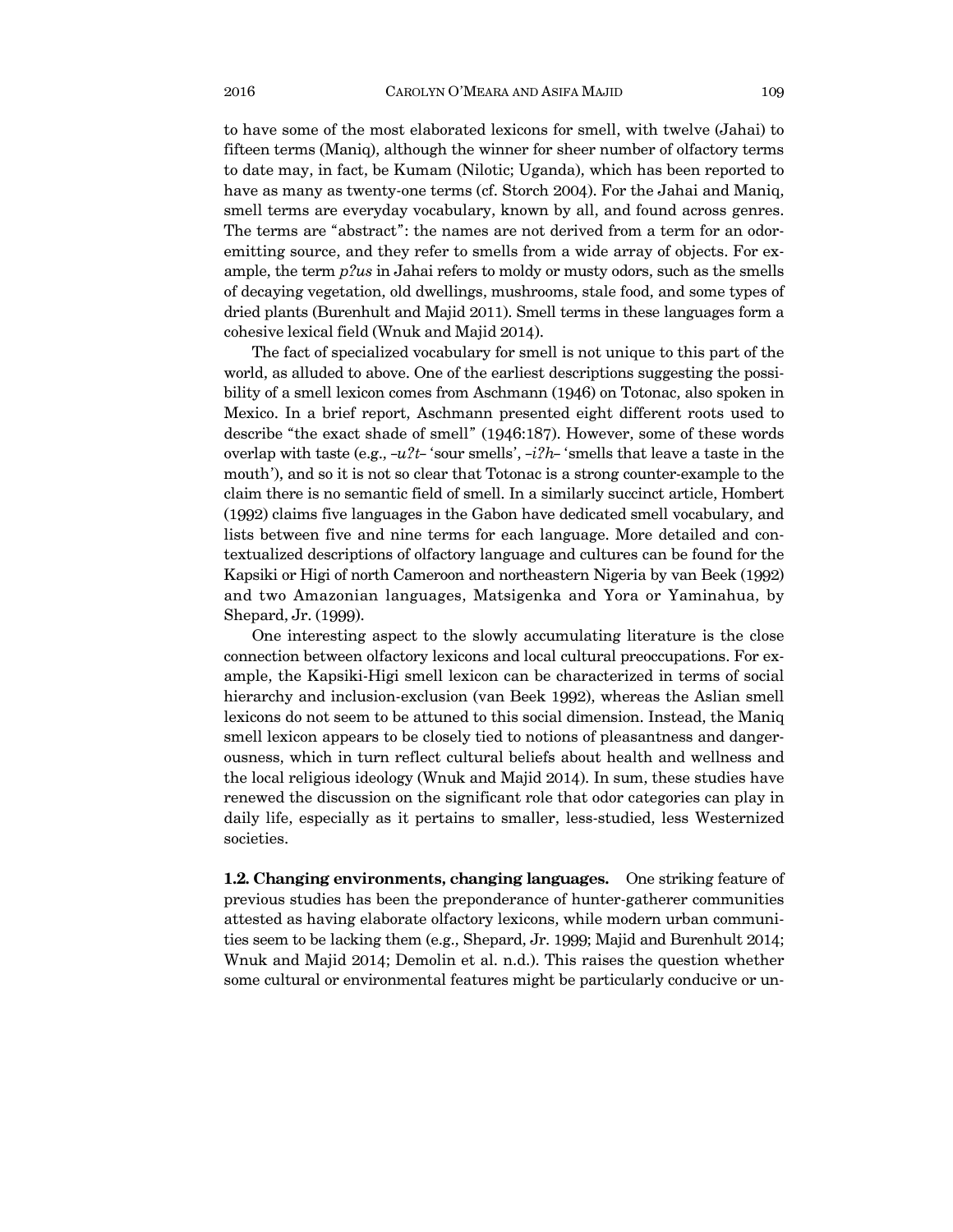favorable for fostering smell language. Here we provide new evidence of olfactory terminology among a different community–the Seri, or *Comcaac*, as they call themselves. The Seri traditionally had a nomadic hunter-gatherer lifestyle, living in temporary campsites in the Midriff Island and Sonoran Desert regions, as well as along the coast of what is now Sonora. Historically, the Seri never practiced agriculture in any systematic way, even when under pressure from colonial forces.

The current lifestyle of the Seri, however, does not reflect the seminomadic lifestyle of yesteryear. Today Seri live in two small coastal villages located along the Gulf of California in the state of Sonora, Mexico: Punta Chueca (*Socaaix*) and El Desemboque del Río San Ignacio (*Haxöl Iihom*), the locations of which are shown in map 1. Families live in cement-block houses built in the late twentieth century. Most Seri no longer rely on hunting and gathering for their subsistence today, but rather, buy food items in stores. Instead of hunting for sea turtles by night, men participate in small-scale commercial fishing; they trap crabs and dive for scallops. This emulates to some extent their previous lifestyle, but is adjusted to their participation in the cash economy. Men occasionally occupy former temporary campsites when necessary. Some women continue to gather plant products (e.g., cactus fruit, cholla fruit, mesquite pods, etc.) from the desert in order to make medicines or for food. Despite these encroaching changes, elders reminisce about times when they and their families moved between camps; they remember drinking liquid from the barrel cactus while in the desert when there was no other source of fresh water; they recall depending upon plants and animals–in the desert and in the sea–for their day-to-day subsistence.

When communities of speakers move to a new environment or change their way of life, they are no longer exposed to the odors, flavors, sounds and sights that used to inundate them. Not only are these changes eroding human knowledge of the natural world, such as ethnobiological knowledge of plant and animal species (Harrison 2007:15), but knowledge of sensory experiences become culturally obsolete, too (e.g., see Feld [2012] on changing soundscapes). Within the literature surrounding language endangerment and language death, it has been observed that urbanization and immigration from rural to urban areas can have a negative effect on languages spoken by smaller-scale societies (Harrison 2007:14). In fact, even in English there has been a loss of knowledge about folk biological domains in the twentieth century, characterized by fewer and less precise references to, for example, trees (Wolff, Medin, and Pankratz 1999). This change appeared around the time of the Industrial Revolution, when many people shifted from rural to urban dwelling and suddenly had far less direct exposure to the natural world. What impact, if any, this has on sensory vocabularies is relatively unexplored. There is suggestive evidence from de Sousa (2011) and Beer (2014) that societal changes as a result of globalization can lead to rapid shifts in the language of perception. For example, de Sousa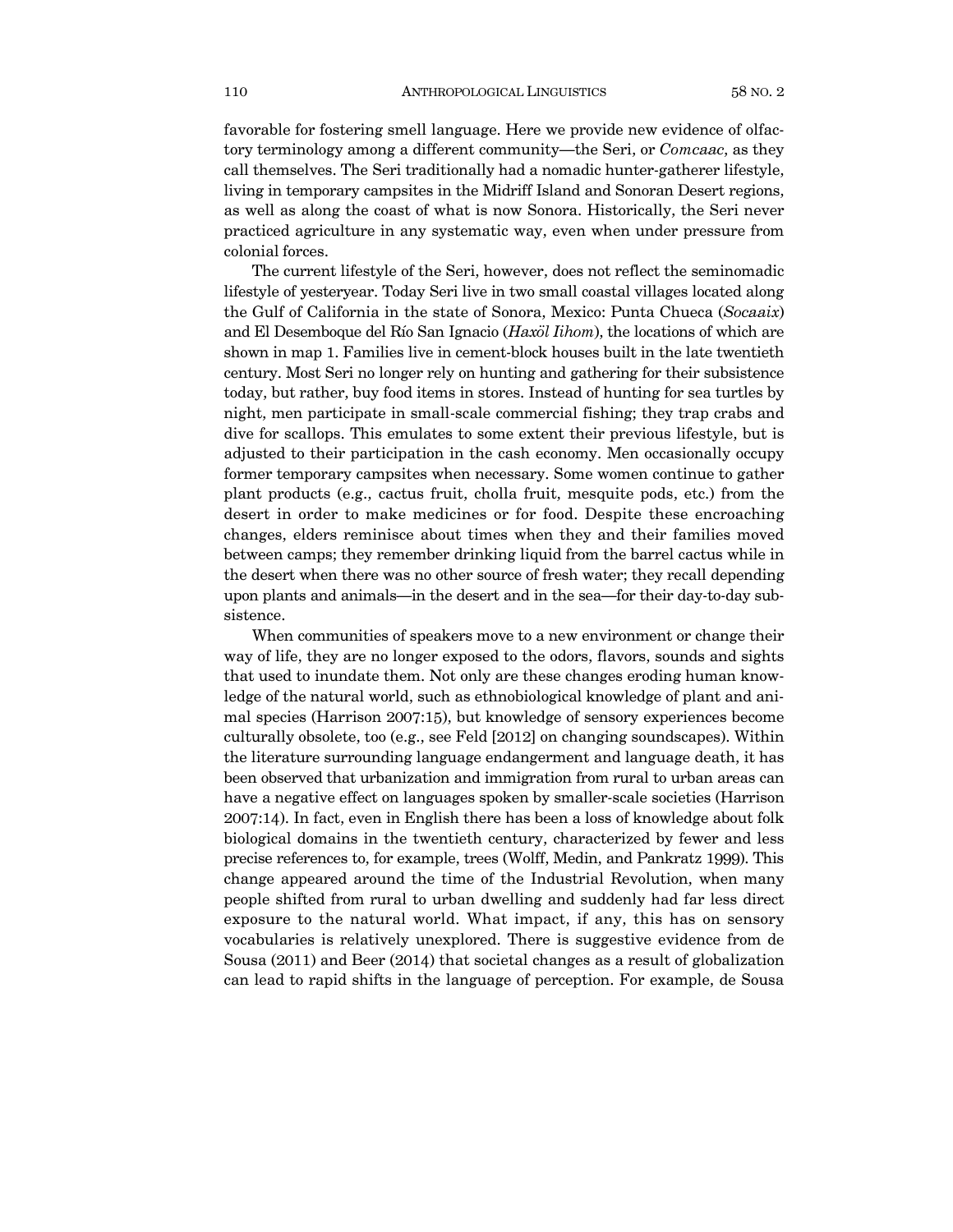(2011) found that younger speakers of Cantonese produced many more terms for vision than older speakers, but the same youngsters did not produce the finegrained distinctions in smell and taste the older speakers did. He argues this is the result of the rapid economic development and its resulting higher levels of literacy, on the one hand, and the increased sanitization and changes in food culture on the other.



**Map 1.** Approximate location of the two Seri villages of El Desemboque del Río San Ignacio and Punta Chueca, including Tiburón Island, which is currently a nature preserve. (Adapted from C. Marlett [2014]. Reprinted by permission of Cathy Moser Marlett.)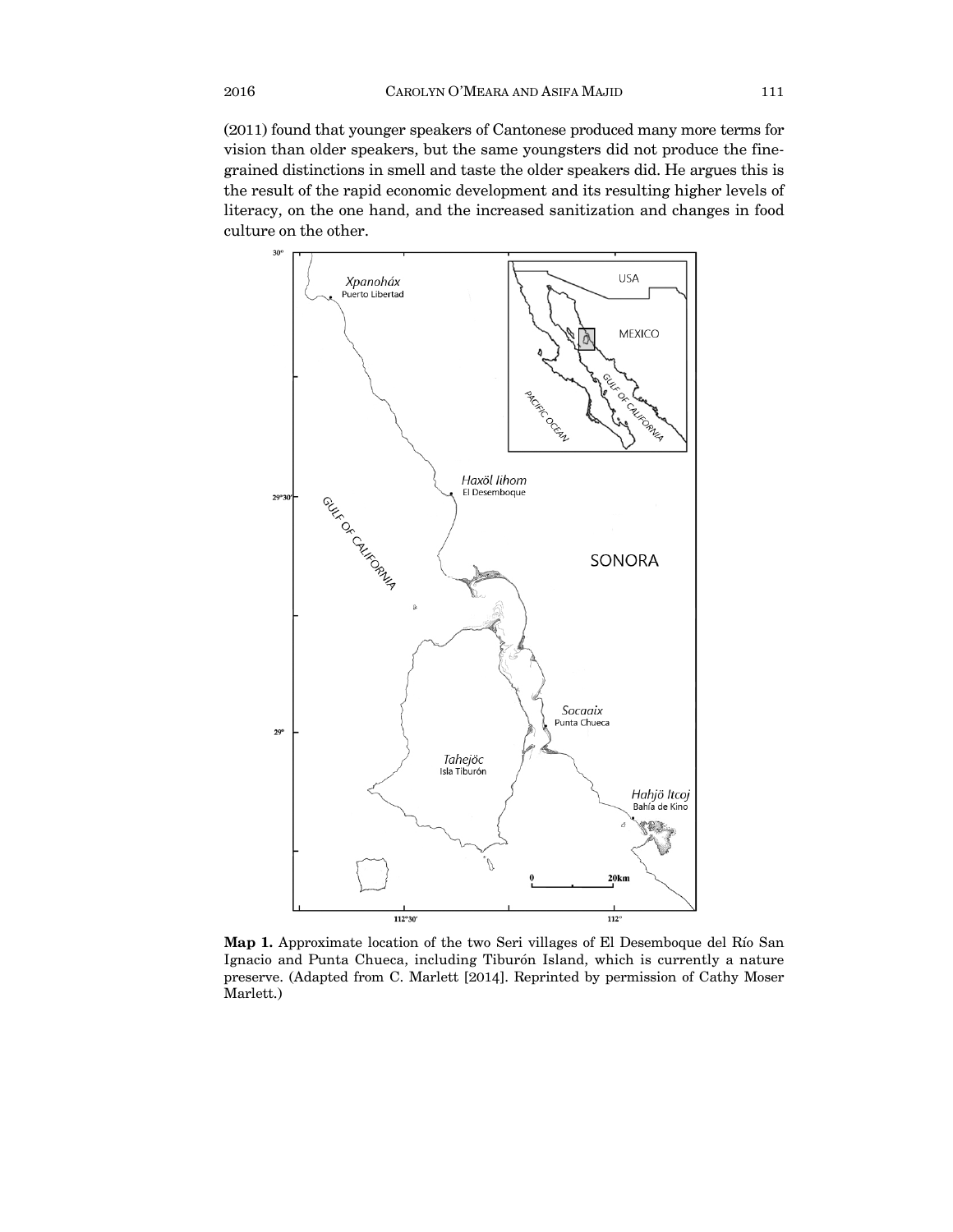This background makes this study of the Seri olfactory lexicon both timely and of particular scholarly interest, given the changes in their way of life since the second half of the nineteenth century. We are able to gain insight into the traditional culture and linguistic practices, while also characterizing the changing environments and ways of being, and their likely linguistic consequences.

**2. The Seri language.** Seris speak the Seri language, or *Cmiique Iitom*, literally, 'with which a Seri person speaks'. Adults use the Seri language in daily interactions, and children are still actively acquiring it. There are changes afoot, however. Education in local schools is in Spanish, the majority language of the area. Power line electricity arrived in the villages in the last ten years, giving children easier access to television programs in Spanish. Portable air conditioning units mean children are often found inside houses where televisions sit. This shift from Seri to Spanish is taking effect slowly and is particularly evident with respect to lexicon related to areas where cultural activities are no longer practiced. This is of particular relevance in the sphere of olfaction, where cultural practices featuring smell identification are no longer exercised.

Seri is considered a language isolate (S. Marlett 2007, 2008a). Although there are loanwords from the neighboring Uto-Aztecan languages, no genetic relationship has been established between Seri and these languages. Formerly, Seri was considered a member of the contested Hokan stock (Kroeber 1915), which includes the Pomo languages of California and the Yuman languages of the Baja peninsula and southwestern United States, as well as Tequistlateco or Chontal of Oaxaca. Nevertheless, there is not sufficient evidence to conclusively establish its status in this linguistic stock (S. Marlett 2007, 2008a).

Seri is reasonably well documented in terms of its phonological, morphological, syntactic, and basic lexical properties. A trilingual Seri-Spanish-English dictionary and a sketch grammar are available (Moser and Marlett 2005, 2010), and a detailed grammar is in preparation (S. Marlett 2016; see also S. Marlett 1981, 1984, 2008b, 2010, 2012).

Seri has four vowels, each with a long counterpart, and sixteen consonant phonemes; for the most part, we follow the orthography of Moser and Marlett (2010) (see the Transcription note). Nouns and verbs constitute open word classes; closed word classes include adjectives, pronouns, adpositions, particles, etc. The preferred word order is subject-object-verb–that is, Seri is a head-final language. Seri is best considered a synthetic language, and shows head-marking characteristics: arguments are marked on the verbal head, and the possessor is indicated on the possessum for inalienably possessed nouns. Additionally, it is a pro-drop language; number and person information is supplied by pronominal prefixes on the verb. S. Marlett (2008b) provides further typological information on the Seri language.

**2.1. Seri perceptual predicates.** As background to the detailed description of the Seri odor lexicon, it is helpful to have an overall perspective on where odor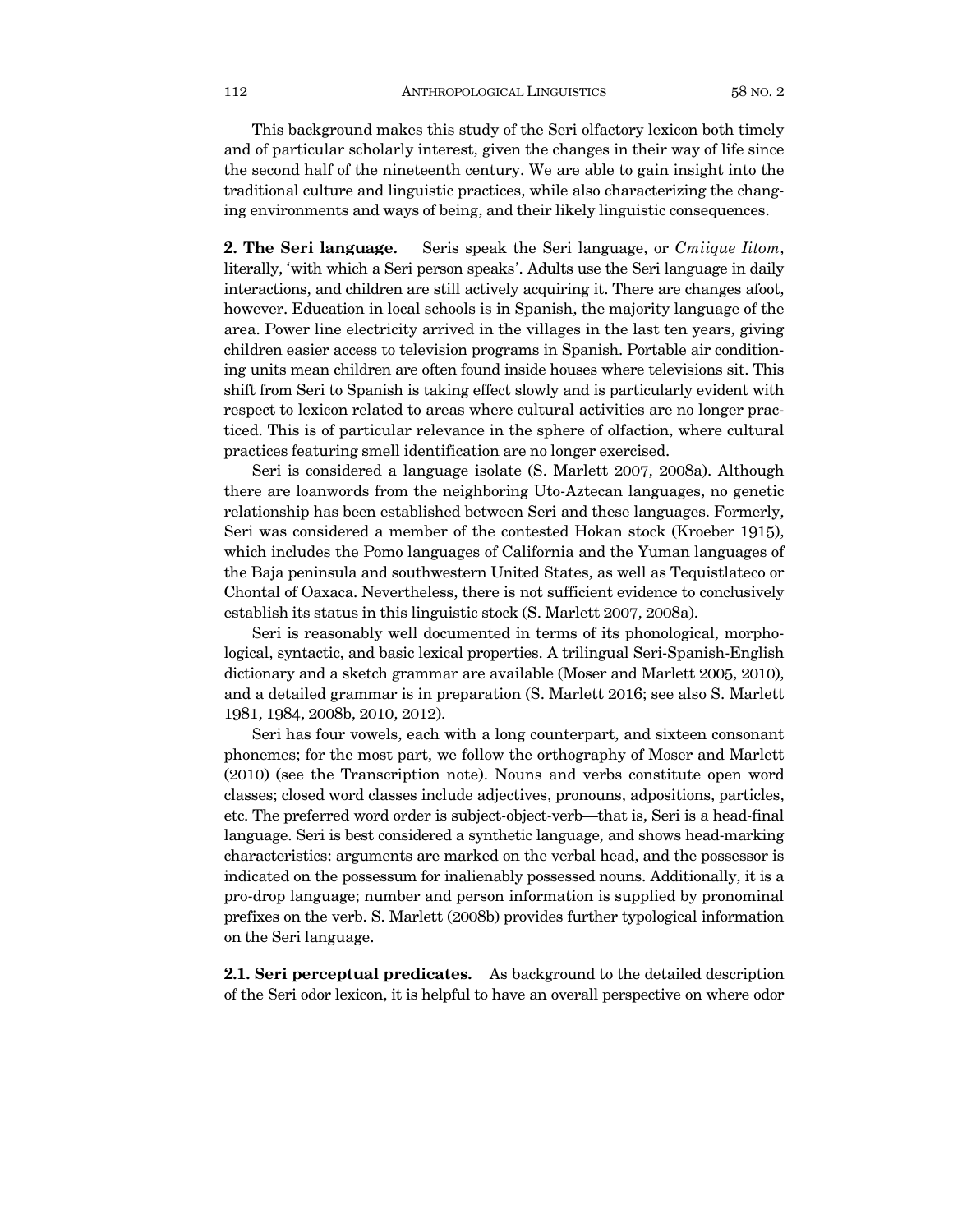terms fit in the domain of sensory language. We begin by looking at the basic verbs used in sensory perception in Seri, following Viberg (1984). Table 1 illustrates the verbs used to describe the five sensory modalities, divided according to the semantic components of activity (e.g., 'looked at birds'), experience (e.g., 'saw birds'), and copulative expressions (e.g., 'looked sad').<sup>1</sup> Activity and experience components are described with transitive verb roots, whereas the copulative is expressed with either intransitive stative verb roots or derived passive verb forms.<sup>2</sup>

|                  | <b>ACTIVITY</b>        | <b>EXPERIENCE</b><br>(state/inchoative) | <b>COPULATIVE</b><br>(state) |
|------------------|------------------------|-----------------------------------------|------------------------------|
| sight<br>hearing | $-oocta$<br>$-queecöl$ | $-aho$<br>$-i\dot{i}$                   | hapacta                      |
| touch            | $-Cii$                 | $-Cii$                                  | -ahii                        |
| taste            | $-pii$                 | $-pii$                                  | $-\alpha$ pii                |
| smell            | $-sii$                 | $-sii$                                  | $-asii$                      |

#### **Table 1. Paradigm of Seri Perception Verbs**

SOURCE: Following Viberg (1984).

Seri follows the widely attested pattern of making finer discriminations in sight and hearing than in touch, taste, or smell. Table 1 is slightly misleading, however, since it does not display the full resources of the language. Perceptual attributes are predominantly coded as verbs or verb roots, not adjectives. The Seri closed class of adjectives is quite small with only eight simple adjectives (S. Marlett 2016:597—98). These adjectives cannot be inflected with verbal morphology. They include terms like *áa* 'true', *aapa* 'strong', 'enormous', *coox* 'all', and *xahxaii* 'somewhat like' (S. Marlett 2016:598). Lexical items expressing concepts similar to those expressed by adjectives in English are intransitive stative verbs in Seri. These roots can combine with verbal morphology that marks person and aspectual categories, for instance.

Basic color terms are stative verb roots, e.g., *-ooxp* 'be white', *-oopol* 'be black', *¤heel* 'be red', *¤ooil* 'be grue (i.e., green or blue)', etc. Similarly, shapes of objects are expressed with stative predicates like *¤peetij* 'be round', *¤tocnij* 'be round', *¤jip* 'be flat', *¤ihtj* 'be cone shaped', *¤eefe* 'be hook shaped', *¤apxeezc* 'be wedge shaped', etc. There is also further elaboration of verbs of hearing in the copulative category, for example, *-ipon* 'make sound with voice', *co-eepco* 'make sound like footsteps', *-iinla* 'make sound (like a bell)', *-Cah* 'make musical sound', *-afiix* 'make mysterious sound' (like at an abandoned camp), *-oqueesc* 'make soft sound, like footsteps', and *¤iisc* 'make soft sound like dragging feet' (Moser and Marlett 2010). And, of particular interest here, there is further elaboration of olfaction, too.

**2.2. Olfactory language in Seri.** Seri smell terms were compiled by consulting existing descriptions of the language including the trilingual Seri-Spanish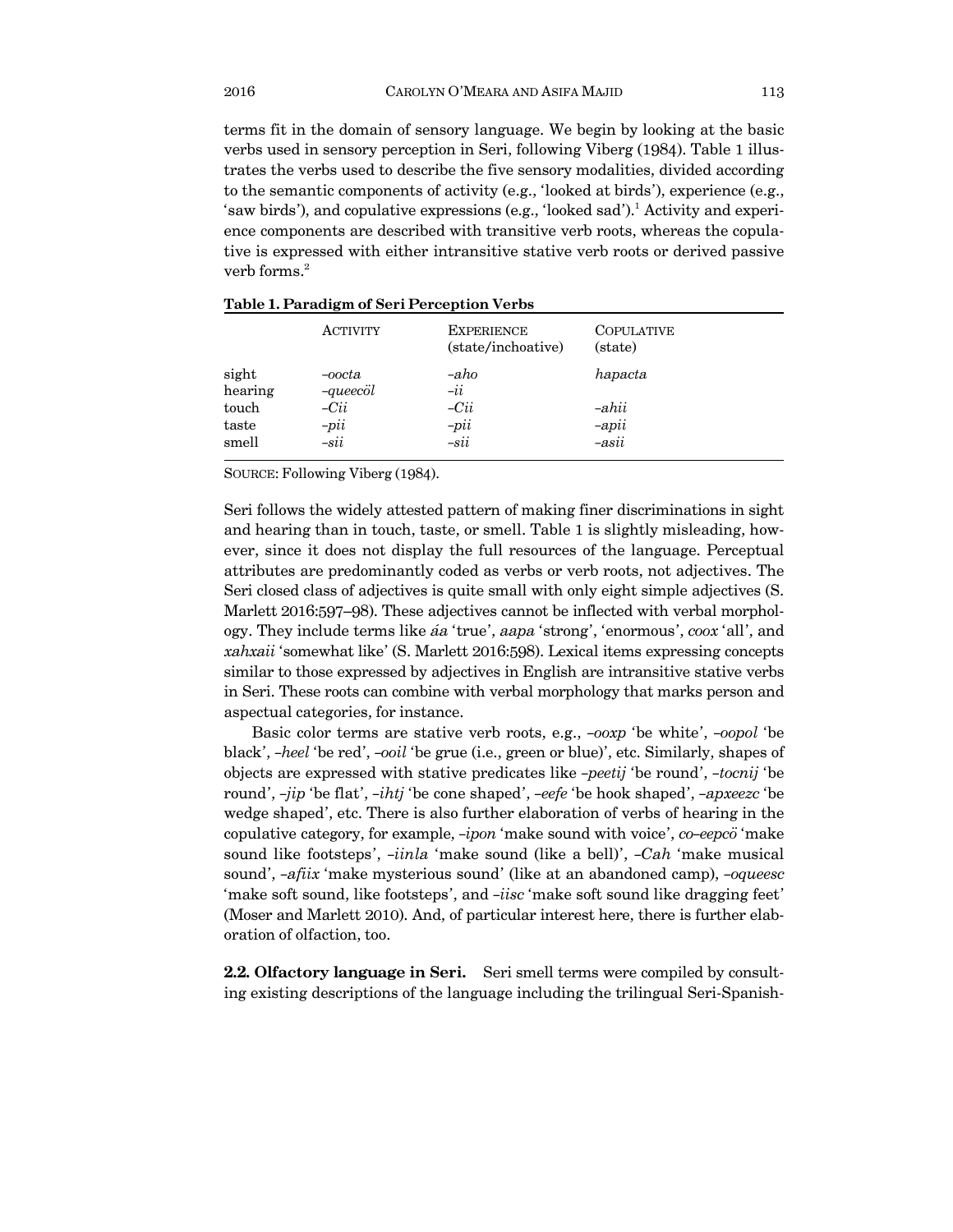English dictionary (Moser and Marlett 2005, 2010), and reviewing field notes O'Meara had compiled over the years. In order to understand their semantics and usage further, we used a multimethod approach combining observation and elicitation.

First, everyday conversations were carefully monitored for the spontaneous use of smell terms. These examples highlight that smells are relevant in day-today life. They also provide further context as an aid to understanding the function of smells and the language used to describe them in Seri. To supplement the conversational data, an elicitation task was also conducted. Seri speakers were asked to list exemplars of the smell terms listed in the first column of table 2 by asking, for example, *Ázya theemt*? 'What "stinks"?',<sup>3</sup> where we substituted the specific smell verb under question (in this case *-heemt*) in order to elicit exemplars for each verb root.

Exemplars listed early or by many speakers can be considered psychologically salient (cf. Bousfield and Barclay 1950; Wnuk and Majid 2014). Data was collected from five Seri speakers using this method. After the exemplar listing, speakers were also asked if there were any smell terms missing in the list. No additional terms were added using this procedure. Table 2 provides a list of the elicited exemplars for each smell term.

| <b>VERBAL</b><br><b>PREDICATE</b> | POSSIBLE REFERENTS FOR SUBJECT OF VERB                                                                                                                                                                                                                                                                                                                                                    |
|-----------------------------------|-------------------------------------------------------------------------------------------------------------------------------------------------------------------------------------------------------------------------------------------------------------------------------------------------------------------------------------------------------------------------------------------|
| $-heemt$                          | feces, rotten food, dead animals, sea lion, whale, dolphin, shark, things<br>that come from the sea, shoes, dogs, smoke, also used to refer to the odor<br>of a house cleaning product (pine-scented, in this case), xtisil (an aro-<br>matic perennial in the daisy family), skunk, the liver of the (less common)<br>triggerfish that used to be found off the shores of Tiburón Island |
| $-asa$                            | same exemplars listed as -heemt, but shows little respect and can be<br>offensive (according to one speaker), can only be used in certain contexts,<br>can also be used in humorous contexts                                                                                                                                                                                              |
| $-con$                            | smoke, smell of food cooking, spoiled beans, onion, smell when you cook<br>an immature green sea turtle $(cooyam)$                                                                                                                                                                                                                                                                        |
| $-cozl$                           | when food goes bad, when sweet food goes bad or rancid, such as honey or<br>sweets                                                                                                                                                                                                                                                                                                        |
| $-icoti$                          | wet clothes (when they sour), mildewy, musty                                                                                                                                                                                                                                                                                                                                              |
| $-i$ xepxat                       | body odor (only of the <i>Cocsar</i> 'non-Seri Mexican'), desert lavender (this<br>verb root is archaic, no longer used in daily conversation)                                                                                                                                                                                                                                            |
| $-cotxta$                         | shirt, clothes, burnt beans, a plant called hehe ccotxta, body odor (only<br>from the Cocsar 'non-Seri Mexican' and other foreigners)                                                                                                                                                                                                                                                     |
| $ix - asii$                       | (lit. 'smell of its liquid') unpleasant body odor of a person, valerian (an<br>herb), and other unpleasant odors                                                                                                                                                                                                                                                                          |
| ihasii-iipe                       | perfume or cologne, clothes, interior of a house (with a residue of a<br>scented house-cleaning product like Fabuloso), Seri person, mesquite tree<br>flowers, elephant tree                                                                                                                                                                                                              |

**Table 2. Verb Roots in the Seri Olfactory Lexicon and Their Exemplars**

NOTE: Items in boldface are not monomorphemic.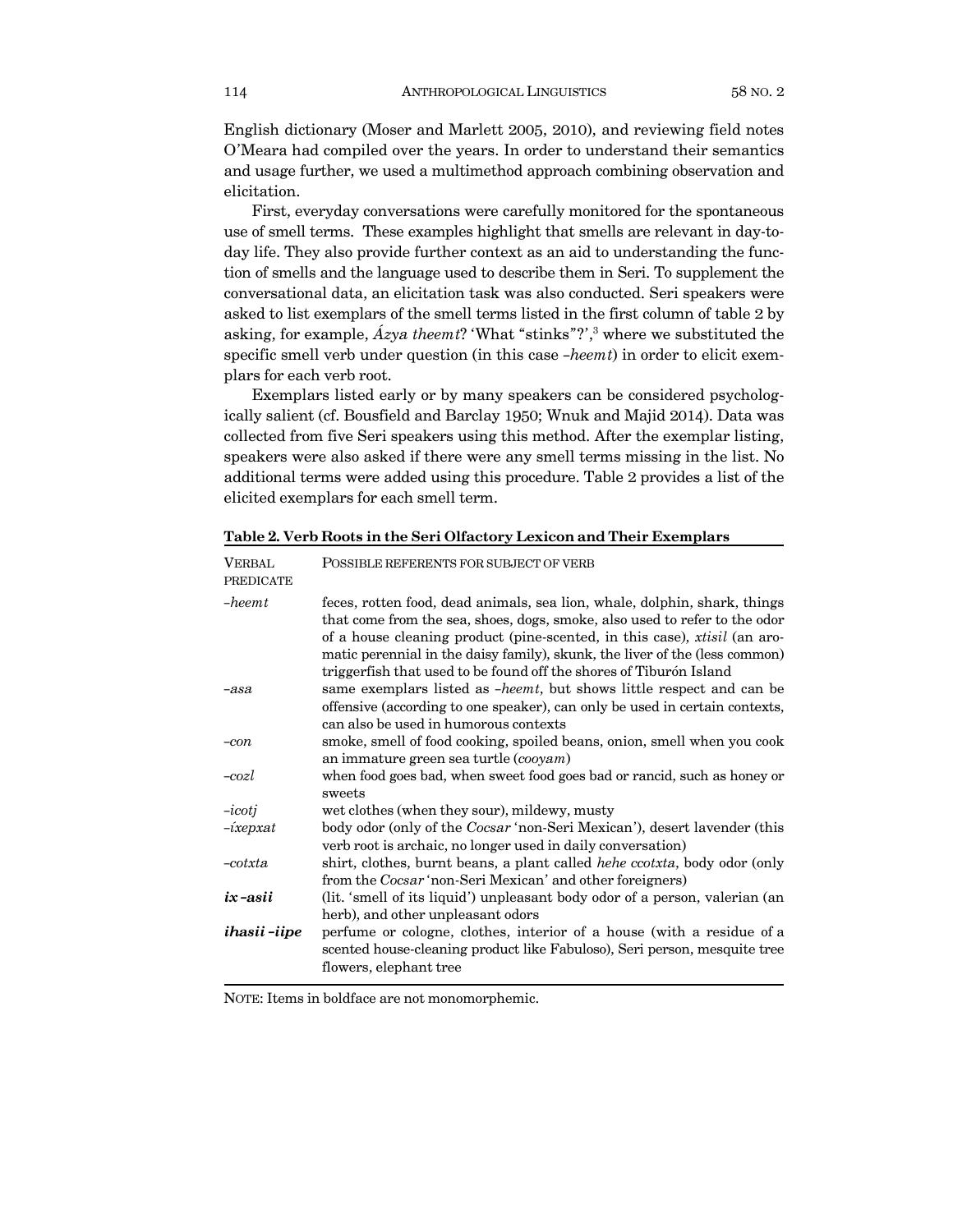The majority of items in the Seri odor lexicon are intransitive monolexemic stative verbs. The first seven verb roots are also monomorphemic. The terms refer predominantly to nonfragrant, possibly unpleasant odors. It would be a mistake, however, to think these terms only categorize degrees of pleasantness. Rather, they appear to distinguish different qualities of smells, just as is reported for Jahai and Maniq (Majid and Burenhult 2014; Wnuk and Majid 2014). Seri smell verbs do not lexicalize the source of an odor and are not used exclusively with one particular referent, as can also be seen in table 2.

The Seri verbs are similar to Jahai and Maniq terms in being general over sources. There also appear to be intriguing parallels in the categories themselves. For example, *haýZt* in Maniq and *¤cozl* in Seri can refer to the smell of rotting food and in *pa*<sup> $75$ </sup>*f* in Maniq and *-icotj* in Seri can refer to the smell of wet clothes. So these smells are, perhaps, of salience and import to both communities. But the categories also differ in some respects. This could be attributed to the different environments inhabited–the plants and animals in the Seri region are different from those found in the tropical rainforest of peninsular Malaysia. But that cannot be the whole story. For example, Jahai and Maniq both have terms to cover the smell of fresh blood and raw meat. These smells would be as available and relevant to the Seri, yet there is no dedicated lexeme to express this particular odor quality. This raises the question of what types of odors are lexicalized in which communities, an issue to which we return later.

For the Seri speakers, the smell root *¤heemt* elicited a large number of exemplars,<sup>4</sup> while other verb roots were used more sparingly in the task. Some of these uses will be described here. In response to the question *Ázya theemt?* 'What stinks?', a speaker listed the odor of rotten food and feces, but also the odor of sharks, as is shown in (1).

(1) *Hacat quih xo-heemt!* shark DEF.ART.SG.UNSPEC EMPH-stink 'Sharks stink!'

As part of the elicitation, speakers were probed about the possibility that other smells not spontaneously listed could also be included under specific smell verbs, as, for example, *Hacat cmaam quih ipxasi quih, tiix theemt?* 'Diamond stingray meat, does that stink?'. This allowed us to test the specificity of the possible smell exemplars. In this case, the speaker rejected the predicate *¤heemt* (by including the negative prefix on the verb), as is shown in (2).

(2) *Hacat cmaam quih i¤pxasi quih* shark female DEF.ART.SG.UNSPEC 3POSS-flesh DEF.ART.SG.UNSPEC *yo-m-heemt.*  DIST.PAST-NEG-stink 'Diamond stingray (lit., 'female shark') meat does not "stink."'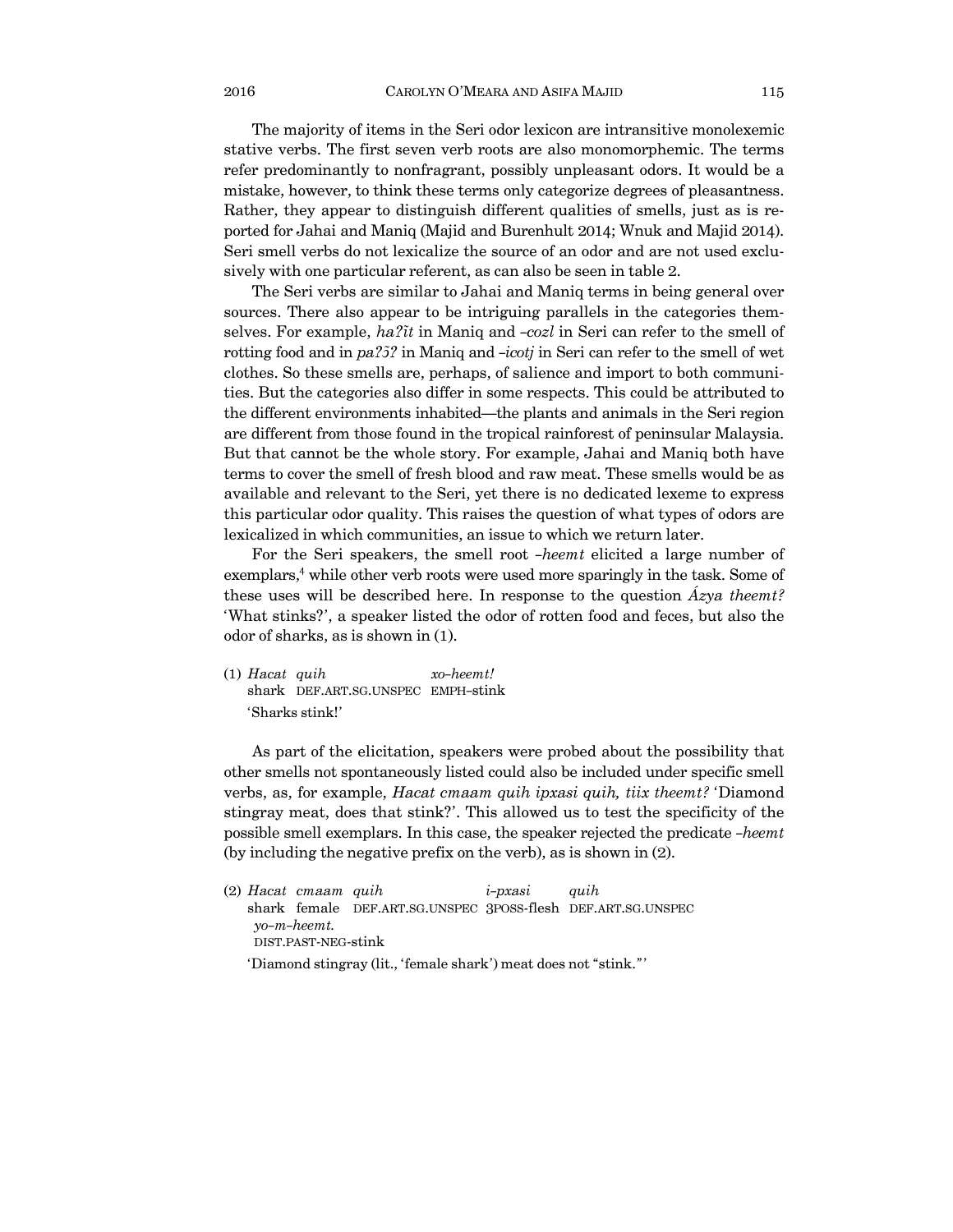As we saw in the opening story, *¤asa* differs pragmatically from *¤heemt*, but the exemplar listing suggests the two have an overlapping extensional range. Moving to the next verb in table 2, speakers indicated *-con* is used to describe the odor of smoke and food cooking. Further elicitation revealed that this term can also be used to describe the odor emitted when cooking meat from the *cooyam* 'immature green sea turtle'. However, this meat is not considered to be tasty. In fact, its medicinal use requires that the fat be burned, and that the patient be exposed to the smoke of the fire where the fat is burning (Felger and Moser 1985). Similarly, when beans have spoiled and are inedible, they can also be described as emitting  $-con$ , as is shown in  $(3)$ .

(3) *Ziix is cquihjo ooznij cah miizj to-m-mam, hax* stewed.beans DEF.ART.SG.FOC well REAL.DEP-NEG-cooked quite *i¤con cah ipahit iicp* 3POSS.OBL.NMLZ.stink DEF.ART.SG.FOC OBL.NMLZ.PASS.eat 3POSS.side *cö¤t¤m¤iipe ho.* 3IND.OBJ-REAL.DEP-NEG-good DECL

'When beans aren't cooked well and they stink, it is not good to eat them.' (Moser and Marlett 2005:170; the morphological analysis is our own)

Another verbal predicate found in the Seri smell lexicon worth mentioning is *¤cotxta*. This predicate is of interest given the referent types it can be used to describe, e.g., the unpleasant body odor of non-Seris, as well as the strong smell of burnt beans and stinky clothes. As such, this predicate is another example of how Seri smell predicates are not tied to a particular odor source.

The two final expressions listed in table 2 contain the general smell verb *¤asii* and are morphologically and semantically transparent to speakers. The expression *ix -asii* literally means 'smell of its liquid', but has become lexicalized so as to refer to unpleasant body odors of people or the odor of the herb valerian (*Valeriana officinalis*). The second expression *ihasii ¤iipe* contains the oblique nominalized form of the derived intransitive verb *¤asii* 'smell of' (where *ihasii* means 'its smell') in combination with the verbal root *¤iipe* 'good', and is used to describe the smell of clean clothes, a clean house, perfume, etc. In contrast to *ix ¤asii*, which does not explicitly indicate anything about whether the odor is good or bad, *ihasii ¤iipe* explicitly indicates pleasantness. We include this expression in table 2 together with the smell predicates as it is frequently used to refer to pleasant odors in Seri.

The general smell predicate *¤asii* is used when producing source-based descriptions. Speakers first mention the item with the particular odor (i.e., the source object) and then use the finite form of the general intransitive smell verb *¤asii* 'smell of'. This strategy is illustrated in (4).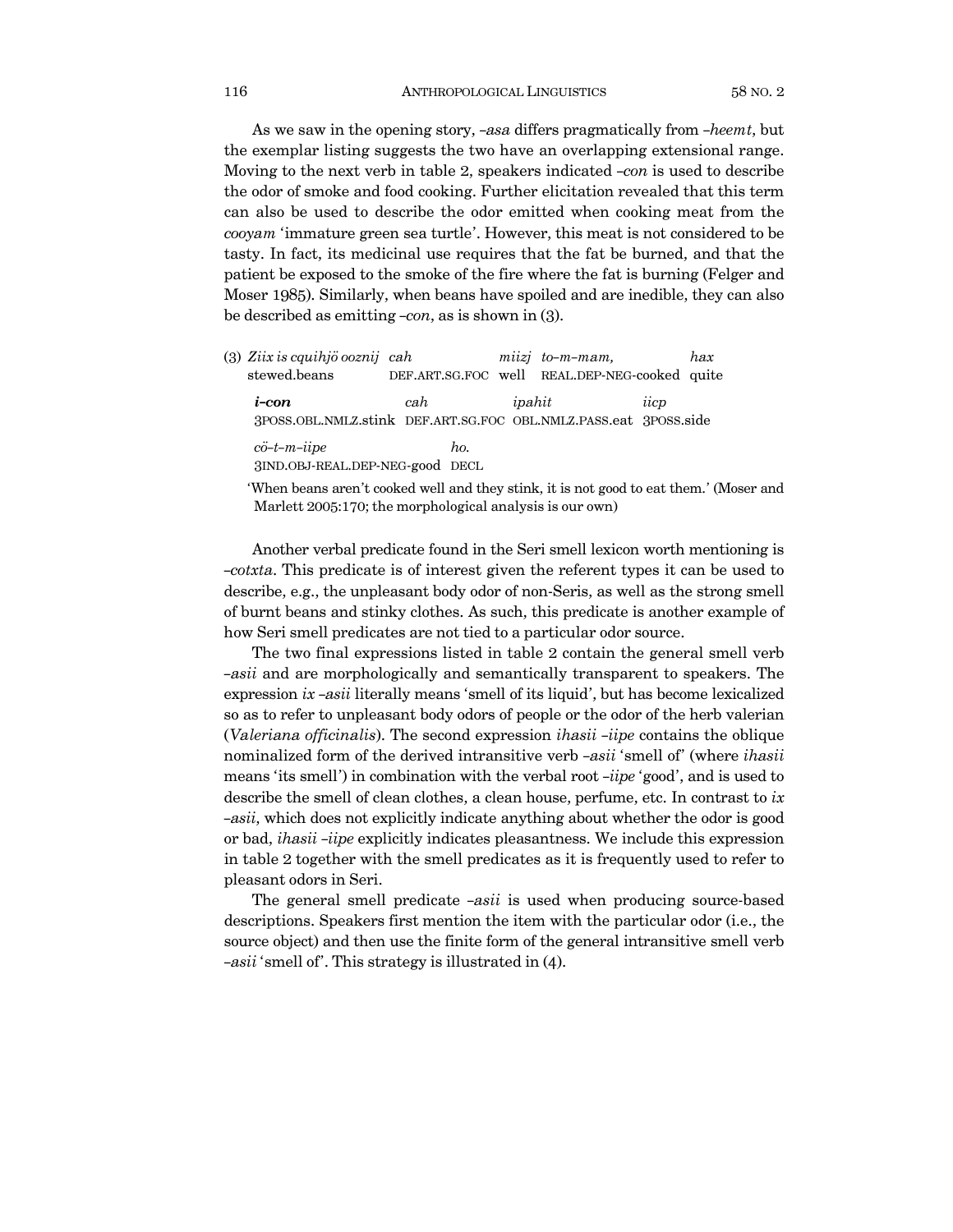(4) *Mitaamt coi sliitxcoj x¤asii!* 2POSS.shoe DEF.ART.PL skunk EMPH-DETRANS.smell 'Your shoes smell like skunk!'

**2.3. Olfactory naming in Seri.** In order to further probe how smells are linguistically described, we conducted an odor-naming task. Twenty speakers described eighteen different odors (pineapple, apple, banana, lemon, lavender, leather, eucalyptus, lilac, smoked meat, peppermint, mushroom, rose, sesame, soy sauce, turpentine, vinegar, garlic, and clove), presented using "Sniffin' Sticks" (Hummel et al. 1997). These are marker pens containing an odorant instead of ink. People smell the odor by removing the marker cap and sniffing the tip. The odors were chosen to be as diverse as possible within the limits of those available in this standardized set. Some of them were selected because of their relative familiarity (e.g., lavender), and others because they would not be familiar (e.g., sesame), and thus might inform us how, and if, speakers extend their olfactory lexicon.

The sticks were presented one at a time in a fixed random order, with at least thirty seconds between odors. Participants smelled each stick for as long as they wanted. They were then asked in Seri "What smell is this?" (*Tiix, zó tasii?*), with the generic smell verb. Responses were recorded using an audio recorder and paper and pencil. Before testing, Seri speakers were informed about the protocol and consent was obtained. At the end of the task, people were debriefed regarding the experiment and asked if they could think of any other smells not included in the task.

The naming task elicited many of the smell verbs, thus providing additional information regarding the usage of these predicates. Speakers used five of the seven smell verbs, including *¤con*, *¤cotxta*, *¤cozl*, *¤heemt*, and *¤icotj*. Together these verbs made up 12 percent of responses. The most frequently used verb root was *-heemt*, used thirty-three times by fourteen of the twenty participants. It was frequent for vinegar and garlic odors. The next most frequent term was *¤cozl*, used eight times by eight participants to describe mushroom and vinegar odors. The verb root *¤icotj* was used four times by three different participants for turpentine and leather odors. This usage pattern suggests the smell verbs are focused primarily on negative smells. Further evidence in support of this comes from the use of evaluative terms, such as *-iipe* 'be good' (9 percent of responses) and *-m-iipe* (the negative form of *-iipe*) 'not be good' (2 percent of responses). The form *¤m¤iipe* was used for sources like garlic, smoked meat, and vinegar, which overlaps with the extension of the dedicated smell root *-heemt*. This suggests, perhaps, that *¤heemt* itself has a negative evaluation as part of its meaning. Positive evaluations were used primarily in response to fruit and floral smells, although some people also used *-iipe* in response to the smell of leather.

In general, the smell verbs were not produced for aromatic odors, such as flower and fruit fragrances. Instead these odors elicited a different linguistic strategy, namely source-based descriptions (e.g., "smells like banana"). The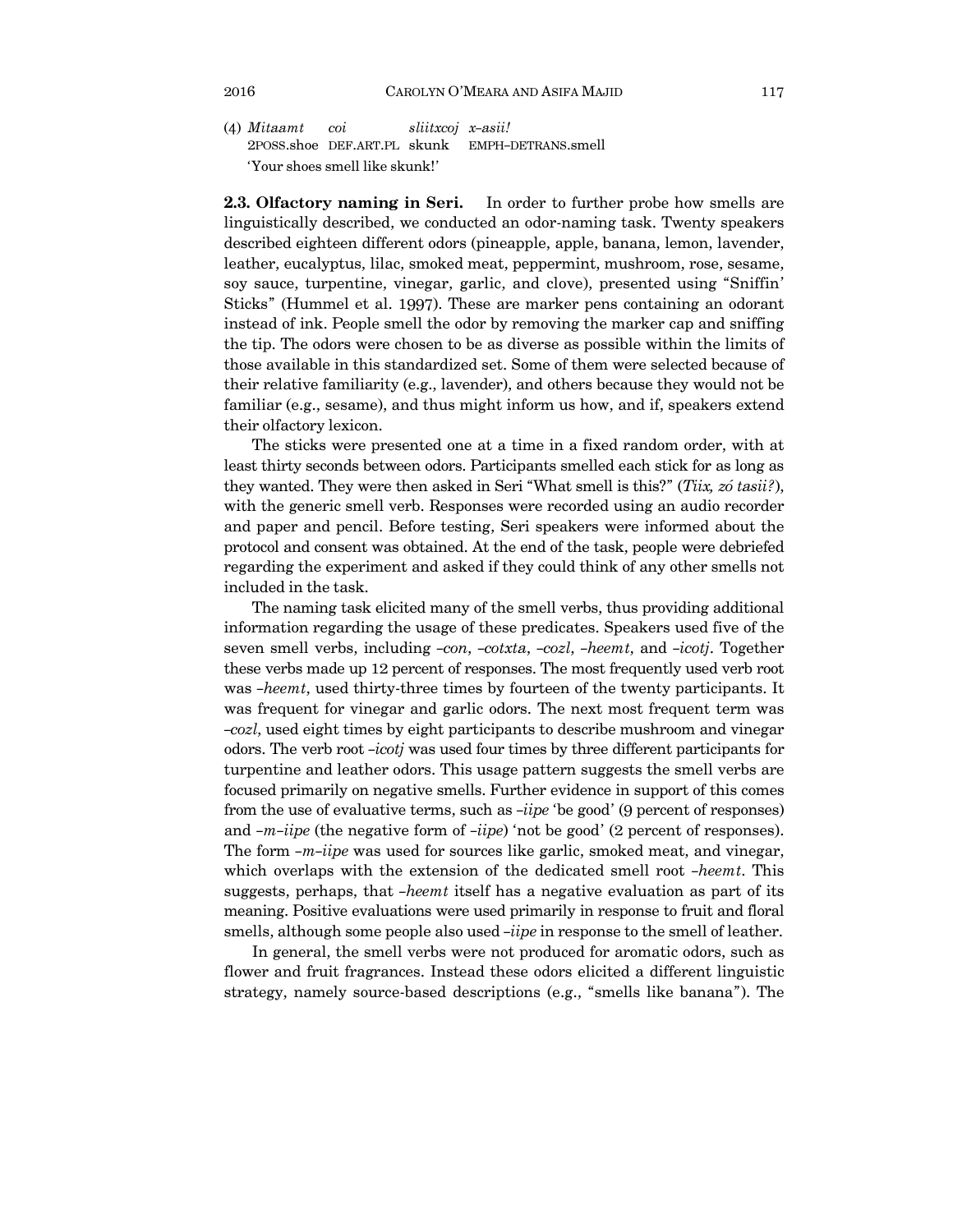majority of descriptions, 69 percent of responses, were source-based. Sourcebased descriptions were prevalent with odors of sources recently introduced to Seri culture, such as lemon, garlic, vinegar, and apple. In these cases, some Seri speakers opted for loanwords from Spanish to describe the source of the odor e.g., *limón* 'lime', *ajo* 'garlic', *vinagre* 'vinegar', *manzana* 'apple'.

It was not uncommon for speakers to make reference to specific plant and flower species, for instance *hantoosinaj* 'sand verbena' (four responses), *xeescl* 'desert lavender plant' (four responses). Both of these plants were used traditionally as aromatic adornment inside of Seri dwellings. In total, 21 percent of responses referred to plants (both generic terms and specific plant names) and 9 percent referred to flowers (both generic and specific).

Reference to plants and flowers in response to odor stimuli differed between older and younger speakers. For example, speakers under forty years only made reference to a traditional plant or flower term in four responses, whereas for those over forty years of age there were forty such responses. In order to test whether there was a systematic difference between older and younger speakers in how they named smells, we looked at the relationship between age and the likelihood of producing a Seri smell verb, a traditional specific plant name, a general plant name, or a Spanish loanword in the naming task. Speakers' age could only be approximated, so we categorized age by decade (e.g., ten to twenty years, twenty to thirty years, etc.), and treated age as a rank-order variable. There was no relationship between age and likelihood of producing a Seri smell verb  $(\rho(18) = 0.88, p = .711)$  or a general plant term  $(\rho(18) = 0.11, p = .644)$ . But, older people were much more likely to name smells using a specific traditional plant name  $(\rho(18) = 0.621, p = .004)$ , while younger people were much more likely to name smells using a Spanish loanword ( $\rho(18) = -0.507$ ,  $p = .02$ ). In fact, the more likely a person was to use Spanish loanwords, the less likely they were to name traditional plants ( $\rho(18) = -0.598$ ,  $p = .005$ ). This illustrates the changing patterns of the odor landscape and language.

**2.4. Summary.** The results of the tasks reported here show that even though Seri speakers have abstract smell verbs in their lexicon, they do not exclusively use these terms when describing odors. Seri smell verbs do not cover floral or aromatic smells, or the smells of many fruits. For these sorts of odors, speakers resorted to using source-based descriptions or positive evaluations. Instead, the lexical field of Seri smell verbs distinguishes different subtypes of unpleasant odors. This differs from Jahai and Maniq, for example, where the odor lexicons seem to encompass a larger part of the odor space, including positive odors. There were some tantalizing parallels in the semantics of a couple of the Seri smell verbs and those of Jahai and Maniq; for example, Seri *-cozl* and Maniq *ha*<sup> $7$ </sup>*it* can refer to 'smell of rotting food' and Seri *-icotj* and Maniq *pa*<sup> $7$ </sup><sup> $3$ </sup> can refer to 'smell of wet clothes'. But there are also smell categories in Seri that have no clear parallel in the Aslian languages.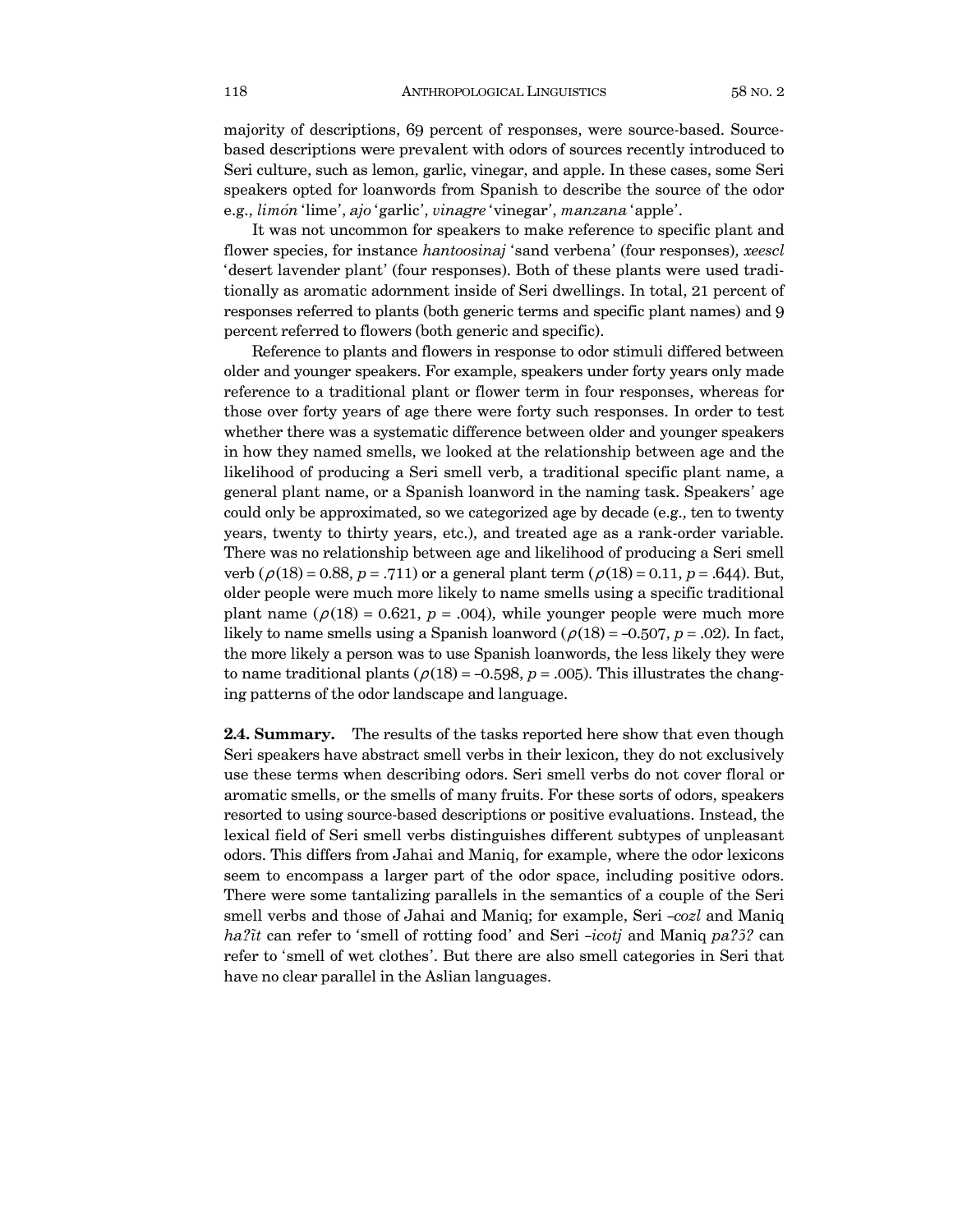#### **3. Documenting the disappearing smellscapes of the Seri.**

**3.1. The Seri people.** At the turn of the last century there were reported to be around two hundred Seri individuals living in the region, whereas the current population is close to one thousand (S. Marlett 2016:6), based on local estimates (a number larger than the 2010 national census of 807 individuals). The population has been growing as access to modern healthcare has increased and epidemics have been controlled. This shift has also coincided with a change in modes of production. Up until the mid-twentieth century many Seri families still lived a seminomadic lifestyle, moving from one temporary camp to another, each camp consisting of one to fifteen nuclear families. Their movements depended upon the availability of natural resources, including sources of fresh water (Schindler 1981). People would set up temporary camps and construct structures from ocotillo branches and cover them in brush, seaweed, sea turtle carapaces, or whatever suitable material was on hand. These structures, also known as *haaco haheemza*, primarily served as windbreaks from the ever-present gusting winds, or were used as storage. A large portion of daily life, in fact, took place out of doors (Bowen and Moser 1995).

The Seri diet traditionally included sea turtles, shellfish, small land mammals, desert plants, and the seeds of eelgrass (*Zostera marina*) (Felger and Moser 1976, 1985; Felger, Moser, and Moser 1980; Bowen 1983). The Seri people are particularly known for having been consumers of the seeds of eelgrass. In the springtime, shoots break off the plants and float to the surface of the ocean. Seris collected the shoots, dried them in the sun, and processed the seeds into flour (Felger and Moser 1985:376—82). They also ate fruit and seeds from all varieties of columnar cactus in their territory. The juice of the fruit was also fermented to make wine, a practice still followed today around the time of summer solstice. Seri also ate pods from the mesquite tree, generally processing it into a powder to be used in *haaztoj*, a porridgelike drink (Felger and Moser 1971). The heart of the century plant (*Agave subsimplex*) was another food source (Felger and Moser 1970). In the late winter, they would cut out the heart of the century plant and roast it, resulting in a sweet treat.

**3.2. The odor landscape.** The Seri territory extends along the coast of the Gulf of California, a body of water that in earlier times Seri families would traverse in reed balsas, sometimes making camp on the islands in the Gulf. While much of Seri traditional life revolved around the sea and the natural resources it brings, there was also considerable involvement with the inland desert regions, mountains, and coastal estuaries (Schindler 1981). The original range of the Seris is believed to be much larger than their current territory; it probably stretched from south of Guaymas to north of Puerto Libertad, both in the state of Sonora, as well as Tiburón Island, a part of their traditional homeland (see the map 1 for locations).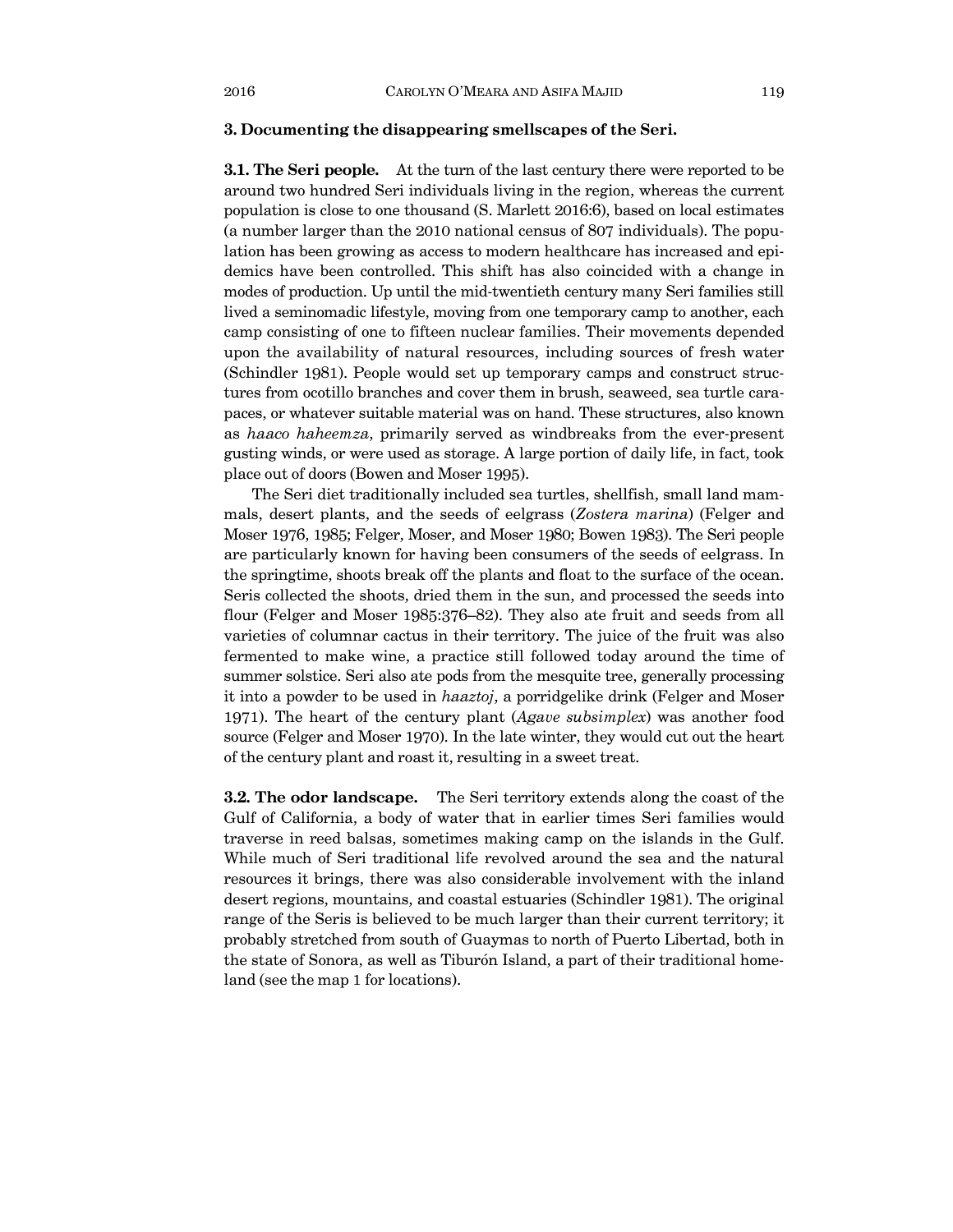Today the two Seri villages are located on the mainland coast. Proximity to the sea is marked not only by the strong wind gusts and the sounds of waves, but also the smell of the sea and its contents washed up on the beach. The beach in front of the Seri villages is redolent of docked boats and the catches they transported to shore. Nets and traps near the boats and houses smell equally pungently of fish and myriad other creatures they caught. When the winds blow, these smells associated with the sea and fishermen travel around town.

The dynamicity of the Gulf of California is ever present in the villages due to the dramatic tidal range (around two meters), leaving large intertidal zones exposed during low tide (C. Marlett 2014:7). Also present along the coast are estuary mud flats surrounded by mangroves (C. Marlett 2014:6), which can, at times, be malodorous as plant matter decomposes there.

Summers in the inland Sonoran Desert where the Seri territory is located tend to be hot and dry. The coastal region, however, is cooler due to breezes from the water. Hot summer months are interrupted by summer rains, known in the neighboring southwestern part of the United States as monsoons. These bring much needed water to the dry desert. After a rainstorm the desert takes on new smells, especially noticeable when creosote bushes become wet and emit a unique smell. The rains are followed by a period of growth, and the desert blooms with colorful and aromatic wild flowers. As young people no longer actively forage for plants in the desert, they seldom chance to encounter these smells and they miss the opportunity to acquire terms for the aromatic plants and flowers from the older generations who know them well.

**3.3. Dwellings past and present.** The switch to concrete-block housing from the traditional Seri dwellings is another locus of a changing smellscape. As mentioned previously, traditional dwellings consisted of temporary structures constructed of brush and other organic materials (see figure 1). For example, a basic ramadalike structure provided shade cover without much protection from wind gusts. In contrast, the *haaco haheemza* was a bit more substantial. It consisted of bent ocotillo branches shaped in an arc. To create a roof over the structure, the arc was covered by brush, plant material, animal hides, as well as sea turtle shells. This structure is still occasionally used during festivities so games can be played in the shade.

Roofs were used for drying meat, especially fish (Schindler 1981:140). People would also set up drying poles outside dwellings to promote faster drying through enhanced exposure to sun light and air (Schindler 1981:151—55).

Women frequently cooked on fires outside dwellings in the open air, sometimes with an accompanying windbreak in order to stop strong winds from affecting the cooking process. Sea turtles, particularly green sea turtles, are a delicacy. One traditional cooking method is to place the sea turtle with its carapace toward the ground, pile brush on its plastron, and light the brush on fire. This roasts the sea turtle externally. Once the brush fire had burned down, the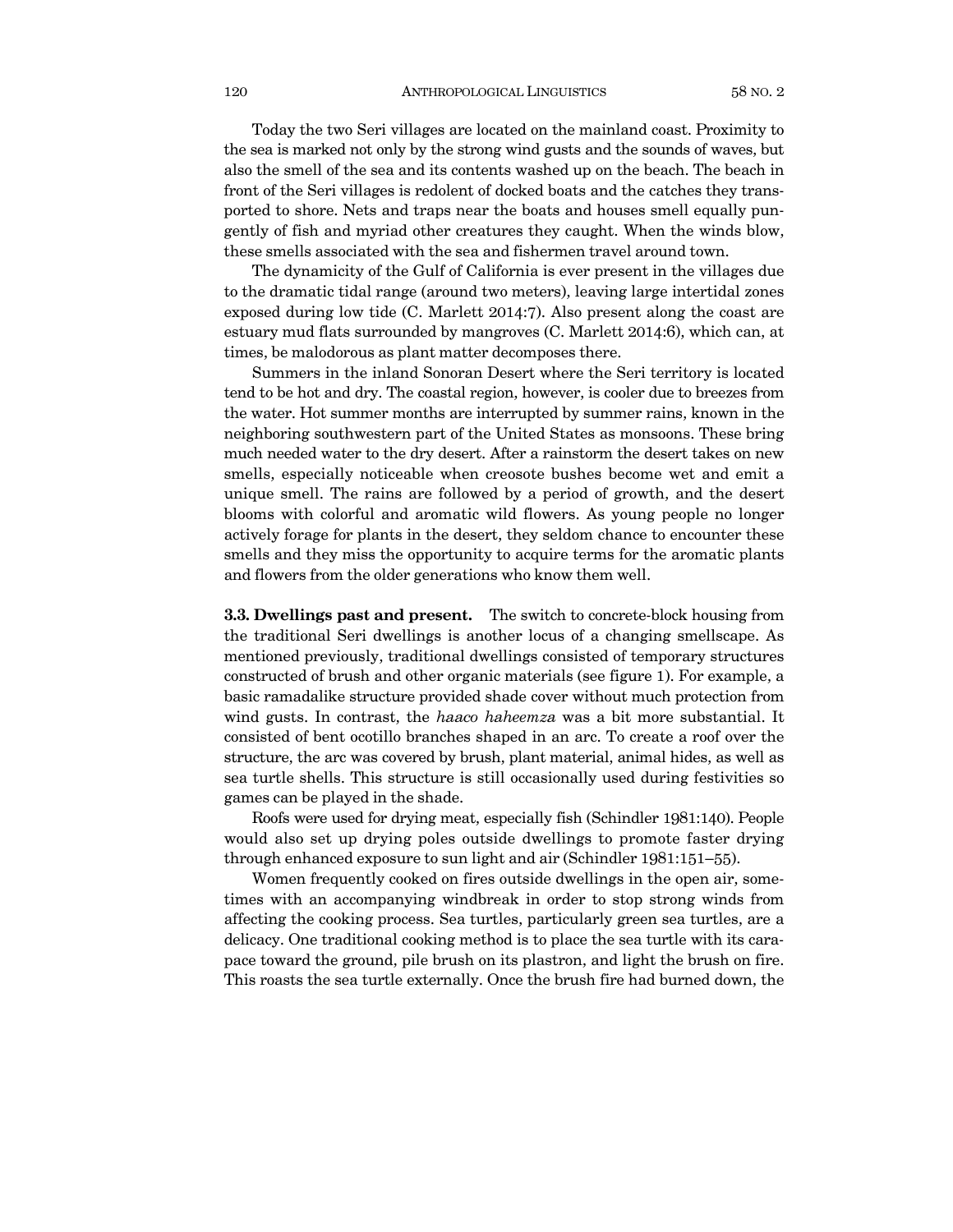plastron was removed and the meat stuck to it was passed around to eat on the spot. Larger pieces of meat were cut off for cooking at individual hearths (Felger and Moser 1985:48). Another common way to cook sea turtle meat involves setting a fire on the ground and standing the sea turtle carapace up with all of the meat inside facing the fire. This way the meat roasts without being in direct contact with fire. All in all, the smells of smoke and of meat slowly roasting permeated everyday camp life.



**Figure 1.** Photo by Edward H. Davis of the wife and child of Manuel Encinas in front of a traditional brush shelter. (National Museum of the American Indian, Smithsonian Institution [P03773].)

Nowadays some families have metal drums converted into grills outside in which they burn firewood in order to grill meat, make grilled or fried bread, and so forth. Such grills are generally located under ramadas (roofed shelters with open sides) made of cloth or plastic. Other families have switched completely to gas ranges. The smell of smoke and food being cooked over fire is no longer a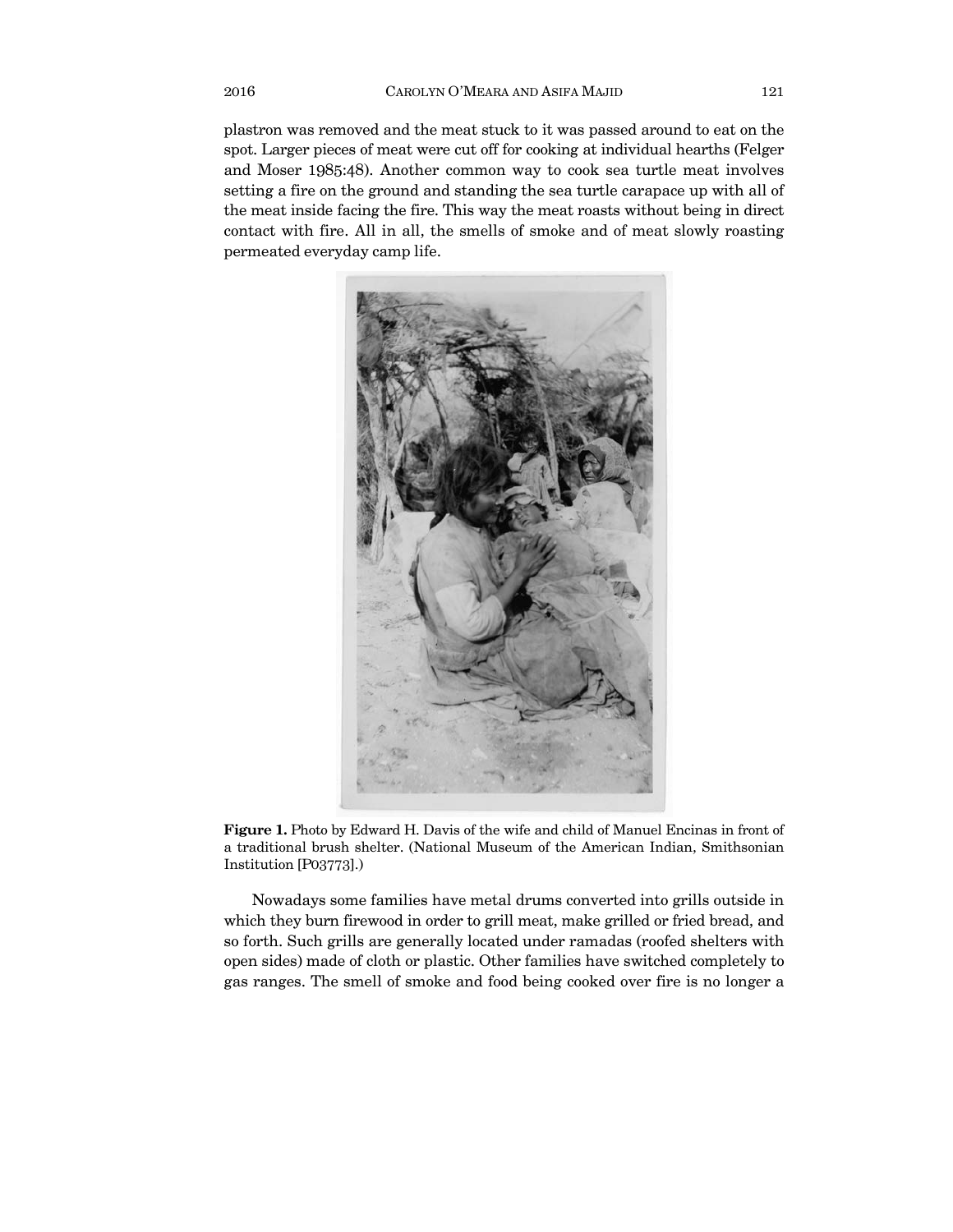salient presence in the daily life of the newer generations of Seris. In fact, cooking has become a more private activity that takes place indoors.

Traditionally the insides of brush houses used by the Seri were adorned with sand verbena flowers (*Abronia villosa*) and evening primrose (*Oenothera arizonica*) (Felger and Moser 1985:117). Both plants are known for their flowers having pleasant aromas. In response to the smell identification task, some speakers used terms for the flowers of these plants. However, more recently the Seri seem to have shifted from the natural aromas of flowers to synthetic aromas provided by modern cleaning products to perfume their interiors. In particular, the floor cleaning solution Fabuloso, commonly found and used throughout Mexico, is popular. Although various Fabuloso scents are available–herbal (lavender, mint), floral, fruit, "fresh," ocean–Seris have a marked preference for the floral and herbal scents for the insides of their homes, in line with their traditional smellscapes. Smells that are strongly associated with cleanliness in the American and European context, such as pine (Kerr, Rosero, and Doty 2005), are not considered pleasant by the Seri. For example, in (5) a first speaker had smelled a pine-scented house cleaner and had indicated uncertainty about its pleasantness, to which the second speaker responds unequivocally "It stinks!"

(5) *Xo-heemt!* EMPH-stink 'It stinks!'

Not all new smells are responded to so negatively. Seri speakers described odors of Mexican cleaning and personal hygiene products like floral-scented Fabuloso and perfume as "good," as illustrated in (6) where a speaker comments positively about a person smelling like perfume. Note that the subject of the predicate corresponds to the bearer of the odor.

(6) *Hax ihasii quiipe quih* water 3POSS.OBL.NMLZ.DETRANS.smell SBJ.NMLZ.good DEF.ART.SG.UNSPEC *im¤x¤asii!* 2SBJ-EMPH-DETRANS.smell 'You smell like perfume!' (lit., 'water whose smell is good')

**3.4. The use and manipulation of odors.** Aside from the decorative or aesthetic use of odors to perfume interiors of dwellings, odors also play a critical role in traditional Seri curing practices. Members of the older generation, especially those with family members who were practicing shamans, can still describe practices involving the use and manipulation of odors and some of the practices survive as described in the Seri ethnobotany (Felger and Moser 1985).

Plants with aromatic foliage, such as the genera *Bursera*, *Hymenoclea*, *Larrea* and *Porophyllum* contain terpenes and other volatile oils or resins, and are particularly valued by Seris for their medicinal properties (Felger and Moser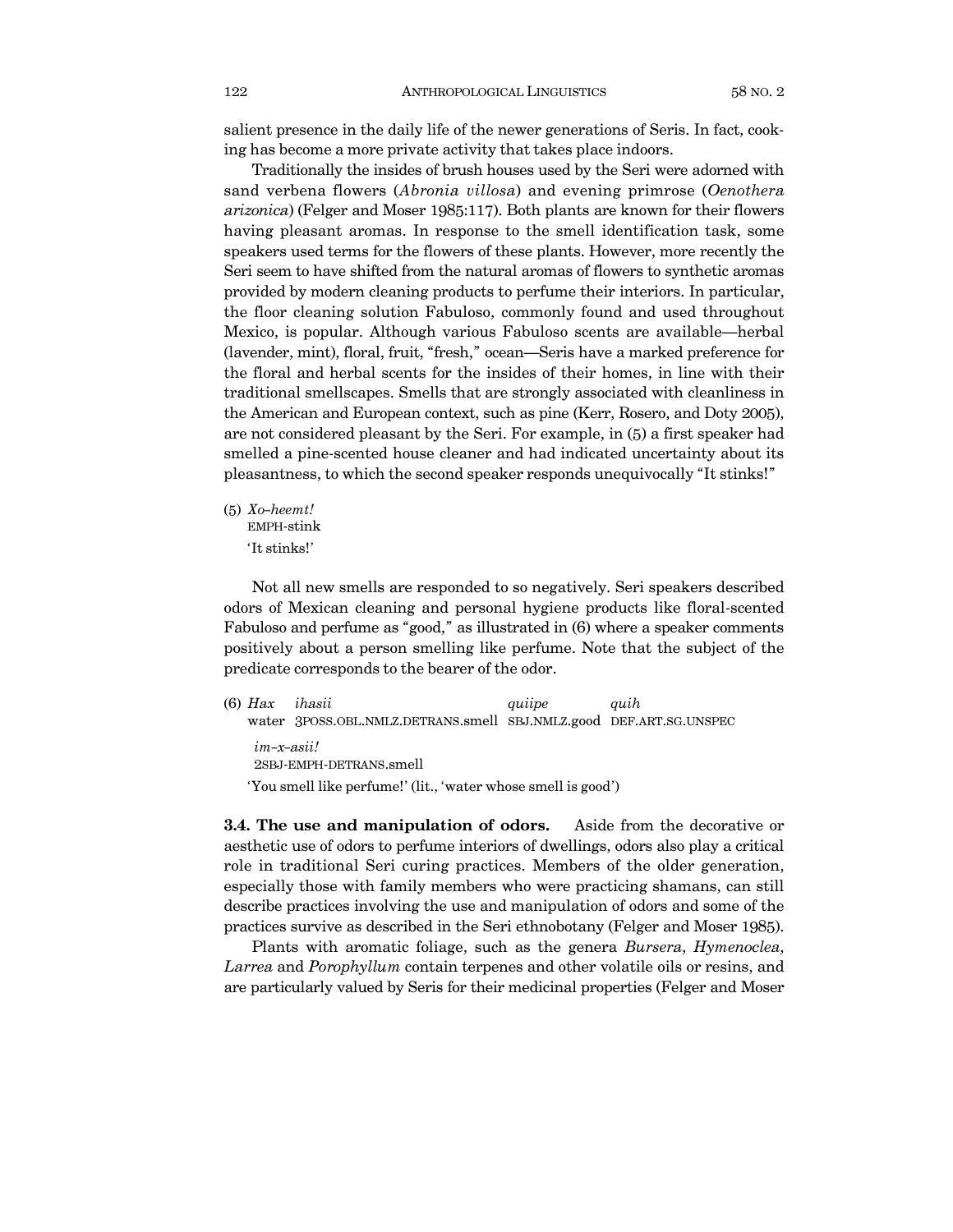1985:109). For example, branches and foliage from the desert lavender (*Hyptis emoryi*) were a crucial component of curing practices. Like the plants described above, desert lavender is incredibly aromatic and has terpenoids with at least thirty-four volatile oils (Tanowitz, Junak, and Smith 1984). Figure 2 shows a shaman curing an infant using branches from the desert lavender plant.



**Figure 2.** Porfirio Díaz chanting *zop, zop, zop* through desert lavender foliage while curing a child. (From *People of the Desert and Sea: Ethnobotany of the Seri Indians* by Richard Felger and Mary Beck Moser. © 1985 The Arizona Board of Regents. Reprinted by permission of the University of Arizona Press.)

This same herb, desert lavender, is commonly used today in an amulet and sold to visitors and tourists. The amulet is made with scrap cloth material and frequently features an embroidered design on one side. The little pouch is hung from braided pieces of yarn and stuffed with desert lavender leaves. This type of necklace is said to bring good luck to the wearer, particularly to people who are traveling.

In order to treat epileptic attacks, vulture meat (*naapxa ipxasi* 'vulture its flesh') was boiled in a small amount of water and the meat and the broth was consumed by the patient (Felger and Moser 1985:110). The meat was described as having a stinky smell. For treatment of earaches, a mixture of heated fat and excrement from the vulture was placed in the ear of the patient (Felger and Moser 1985:110). Another type of meat used in curing practices was that of the *xeenoj* (generic term for hummingbirds), which has also been described as having a particularly strong and unpleasant odor. This meat was eaten in order to cure fainting (Felger and Moser 1985:110).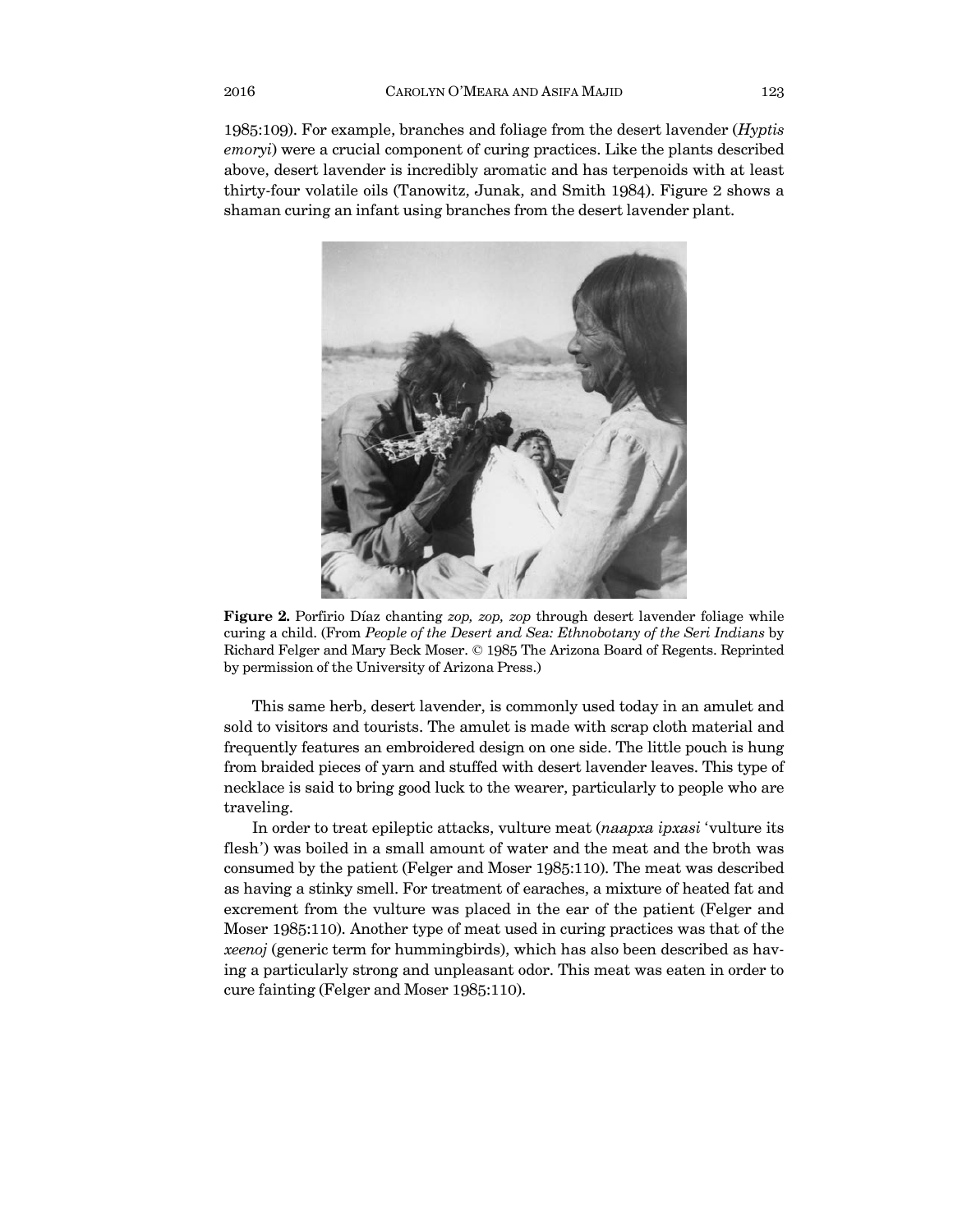To cure a "crazy" person, the fat from the *cooyam*, an immature green sea turtle, was burned and the patient had to sit in the smoke of the burning fat. This particular type of turtle is known for the large amount of fat it has, considering its small size. Similarly, if a person participating in a vision quest went crazy, the fat from the *cooyam* was cooked down to grease and rubbed over the patient's head and face to cure them (Felger and Moser 1985:113).

Finally, secretions from the snail *iquihimz iic cöihiipe* 'ringworm medicine' (*Plicopurpura pansa*) were used to treat ringworm and other skin disorders. One of the snail's most striking characteristics is the purple stain its secretions leave on skin, but it has also been noted that the meat of the live animal has a strong odor (C. Marlett 2014:153).

Today, members of the younger generation are no longer being exposed to the plants and animals responsible for the healing smells once culturally salient for their parents or grandparents. The *iquihimz iic cöihiipe* snail is no longer common in everyday Seri life, for example, and so, too, has the opportunity to experience its odors and colors been lost. The general shift in cultural practices towards a more Westernized approach to medicine accompanied by a move away from a seminomadic lifestyle means opportunities to experience the smellscapes of yesteryear disappear. This, in turn, has taken away relevant contexts in which the smell terms are used to categorize and describe these odors.

**3.5. Smell of self and other.** A final domain where odors are relevant to Seri culture is social organization. The earliest recorded contact between the Seris and the Spanish was reported in 1536 (Bowen 1983:233). In the following centuries, there were repeated attempts at missionization of the Seris, but with very little success. This created ongoing conflict and led to killings by both the Spanish and the Seris (S. Marlett 2016:5), as well as eventual attempts at genocide of the Seri. This has led to continued contention and mistrust on both sides, which makes it unsurprising that the distinction between these two groups would be described in terms of their odors (Classen 1992). Specifically, we see a dichotomy between the *Cocsar* 'nonindigenous Mexican' and a *Cmiique* 'Seri person', who are believed to smell different. The (unpleasant) body odor of a *Cocsar* can be described with two different terms for unpleasant smells, one of them being the same term used to describe the desert lavender plant, *Hyptis emoryi*, the verb roots *¤íxepxat* and *¤cotxta*. On the other hand, the smell of a *Cmiique* 'Seri person' can be described with a different verb root if the smell is unpleasant (*ix ¤asii*). If the smell is pleasant–for instance, if a Seri person is wearing perfume or a fragrant lotion—then *ihasii-iipe* is used instead.

**4. General discussion.** Seri presents a fascinating example of a complex smell lexicon grounded in multifaceted cultural practices and beliefs. Smell seems to have played an important role in traditional Seri life, not only in terms of healing practices, but also as olfactory adornment on the body and in living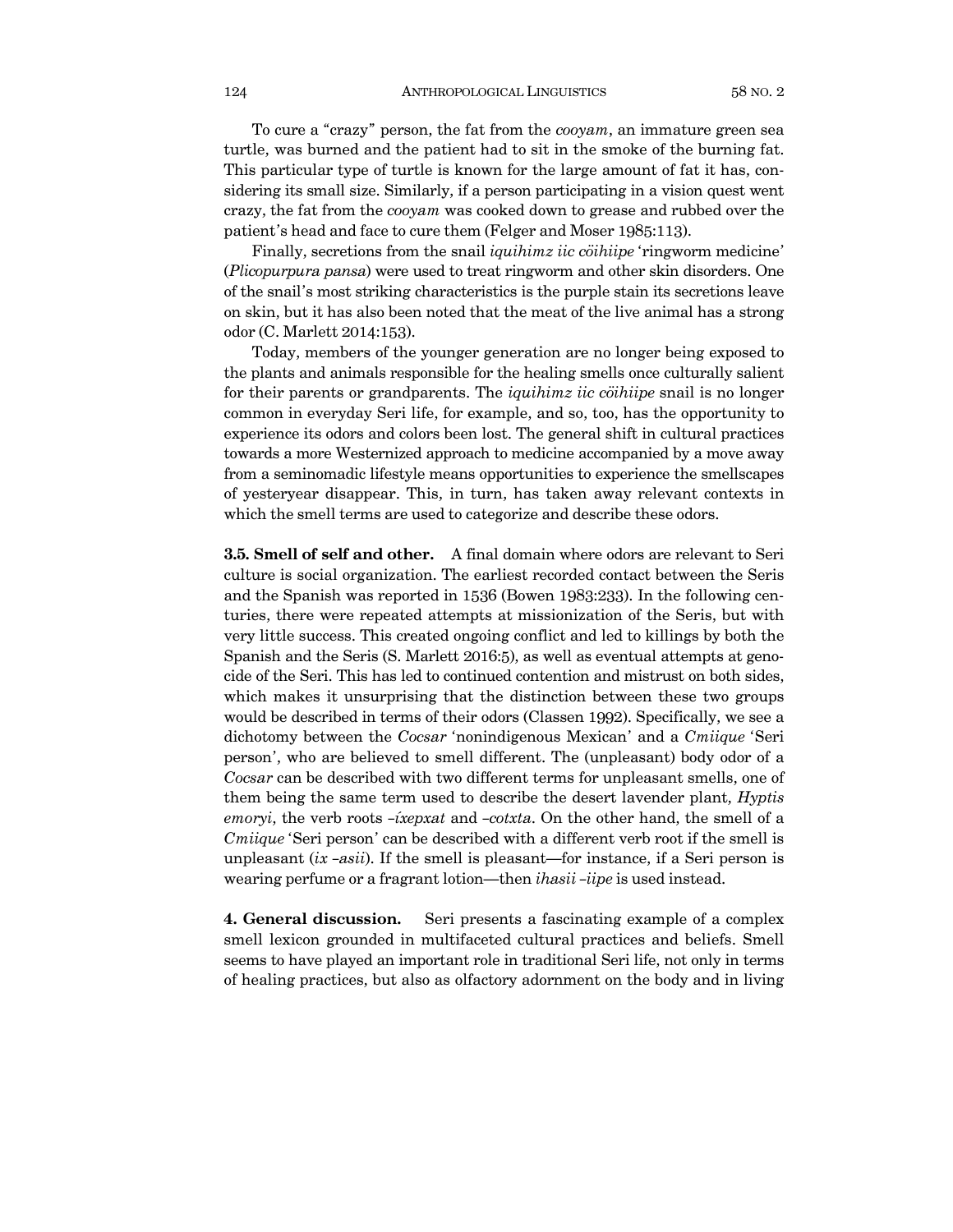space. The specific lexical items used to refer to smell categories also apply to ingroup and out-group distinctions between the *Comcaac* (Seri) and non-Seri people. In Seri, a stink is not just a stink, but a particular kind of stink, one of at least seven different types.

The data presented here suggest that smell verbs in Seri are oriented towards unpleasant odors. This claim stems, first, from the exemplars provided by speakers in the exemplar elicitation task, as well as the overlap between negative evaluative descriptions and smell verb usage in the smell identification task, and, second, from the alternative strategy of using source-based descriptions for fragrant smells whose sources were flowers or fruit in the smell identification task. If it is correct, the dedicated Seri smell lexicon appears to be biased towards unpleasant odors. This could explain why Seri speakers did not exhaustively use smell verbs in their responses to the smell identification task (in contrast to Jahai speakers in a comparable task [Majid and Burenhult 2014]).

When we look at the Seri data in comparison to what has been described for the Aslian languages of the Malay Peninsula (Burenhult and Majid 2011; Tufvesson 2011; Majid and Burenhult 2014; Wnuk and Majid 2014), we see that the categories lexicalized in each language share some properties, such as Seri *acozl* and Maniq *ha?* $\tilde{t}$  used to refer to 'smell of rotting food', and Seri *-icotj* and Maniq *pa?*<sup> $3$ </sup><sup>*?*</sup> used to refer to 'smell of wet clothes'. We also see parallels with the social distinctions made in Kapsiki-Higi, where body odor is used to categorize different groups of people. However, the specifics of the Seri case shed new light on how this conceptual domain can be structured, too.

The Seri smell data also make salient the effects changing lifestyles can have on olfactory experience, and language. Previous work on language loss has focused on the loss of biological and environmental knowledge (see, e.g., Si 2011). We argue for a need to recognize the overarching loss of culturally salient smellscapes (and other perceptually relevant areas) as small-scale communities undergo urbanization and deodorization processes. Less interaction with the environment, the plants and animals that lived there, and the curing practices associated with such plants and animals, means radical changes in olfactory experiences. Gone are the smells of fires and cooking meats outdoors; cooking is more likely to happen on gas fires indoors. The smells of *naapxa ipxasi* 'vulture meat', *cooyam* 'immature green sea turtle', and the snail *iquihimz iic cöihiipe* become less frequent. The Seri are more likely to take odorless pills should they become ill. The natural aromas of fresh lavender become replaced by the synthetic version for refreshing homes, and so the essence of lavender lingers. But the specific smells of the countless other plants and flowers are slowly lost to the younger generation.

With this change in the smellscape we see a shift in the smell language. The Seri data show even in our relatively small set of responses, older speakers were more likely to use plant names to describe the Sniffin' Sticks and younger speakers were more likely to use Spanish loanwords. In other words, we see less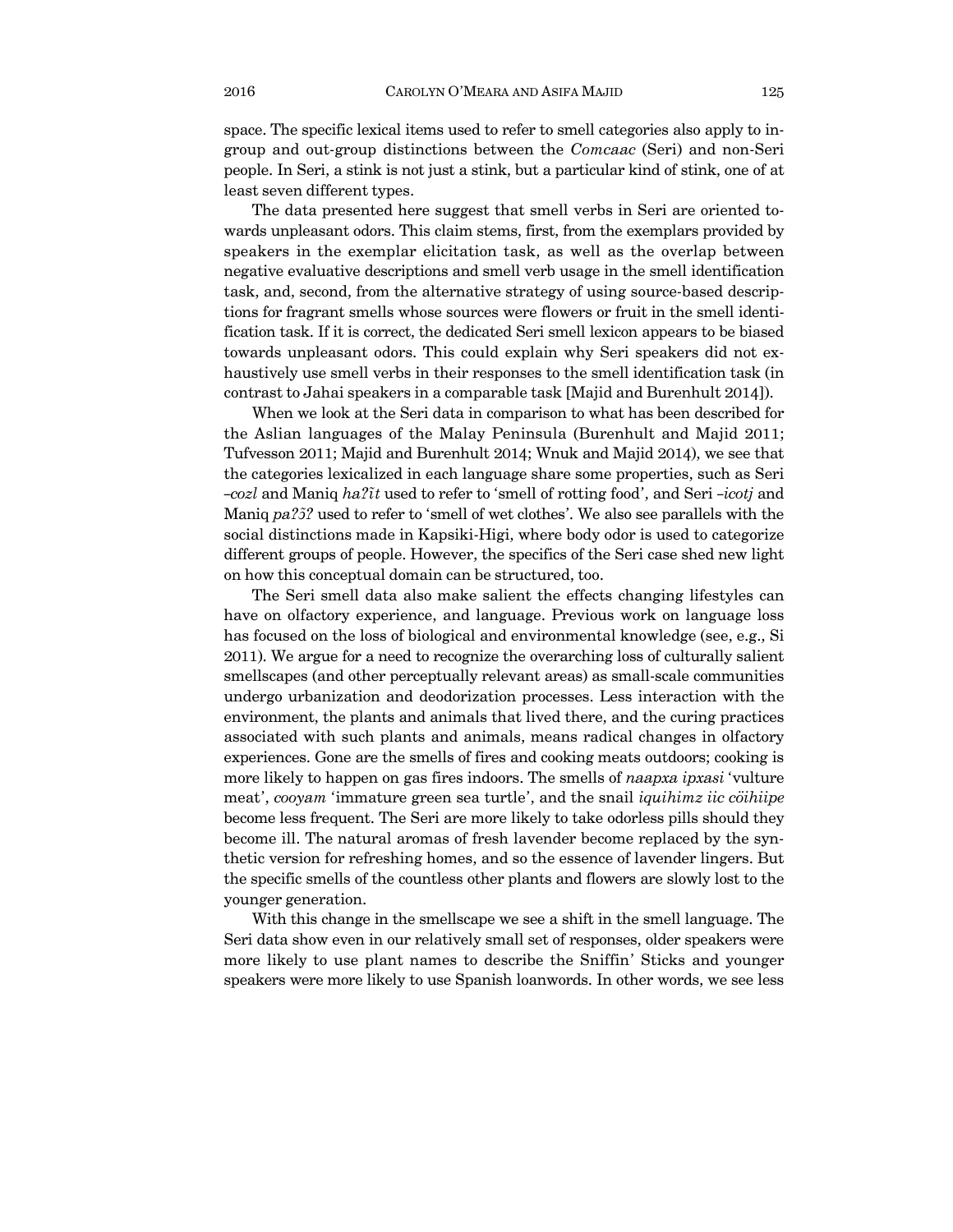use of lexical items that make reference to traditional items common in the Seri smellscape.

On the other hand, the dedicated odor terms themselves seem more robust in the face of these encroaching changes. There was no apparent difference between older and younger speakers in their use in the odor naming task. That being said, only time will tell what is in store for the smell lexicon in Seri. Will the next generation of speakers continue to use these verb roots in their everyday speech or will they slowly fall out of use too? What about the odors found in the local environment that are salient to elders (e.g., the flowers of the evening primrose, the sand verbena, and the leaves and flowers of the desert lavender bush) that do not fall within the referential domain of the smell verbs? Will these odors still be salient as they were for some of the speakers who participated in this task, or will they slowly be forgotten? Will future generations know that in older times when people killed a deer and skinned it, they would hit it with the aromatic plant *xoop* 'elephant tree' in order to make it taste good? Given the results presented here, without exposure to the plants, animals, and other smells found in the Seri territory, acquisition of these terms seems unlikely.

**5. Conclusions.** In light of recent studies focused on smell language, the Seri data provide an additional case of a hunter-gatherer society with a dedicated olfactory lexicon. In addition, this Seri case study provides intriguing new insights into how smell lexicons might develop and evolve. Like the Jahai (Majid and Burenhult 2014) and Maniq (Wnuk and Majid 2014) of South East Asia, the Matsigenka and Yora-Yaminahua in South America (Shepard Jr. 1999), and the !Xóõ of Africa (Demolin et al. n.d.), the Seri have an elaborate lexical field for smell qualities. It is certainly not the case that only hunter-gatherer communities have smell lexicons–olfactory lexicons exist in non-hunter-gatherer communities, too (e.g., van Beek 1992; Storch 2004; de Sousa 2011; etc.)–but it does begin to appear that there is something about the hunter-gatherer lifestyle that promotes attention to, and talk about, smells.

The smell categories lexicalized in the Seri smell lexicon reflect natural resources found in the Seri environment that are not present in the environments of other groups studied (e.g., the smell of animals like sea turtle, shark, dolphin, specific plants like desert lavender, etc.). Notably, the study of this coastal community adds to further our understanding of the variety of smellscapes people are exposed to in different parts of the globe.

This article illustrates the cultural importance of smell for the Seri people, specifically as it has played a role in healing, adornment, and distinguishing social affiliations between Seris and others. However, given the recent shift in the traditional way of life to a more sedentary one, the Seri smellscape has changed. Younger Seris are not as regularly exposed to traditional plants, or animals and insects, due to the shift in everyday living patterns. Thus they are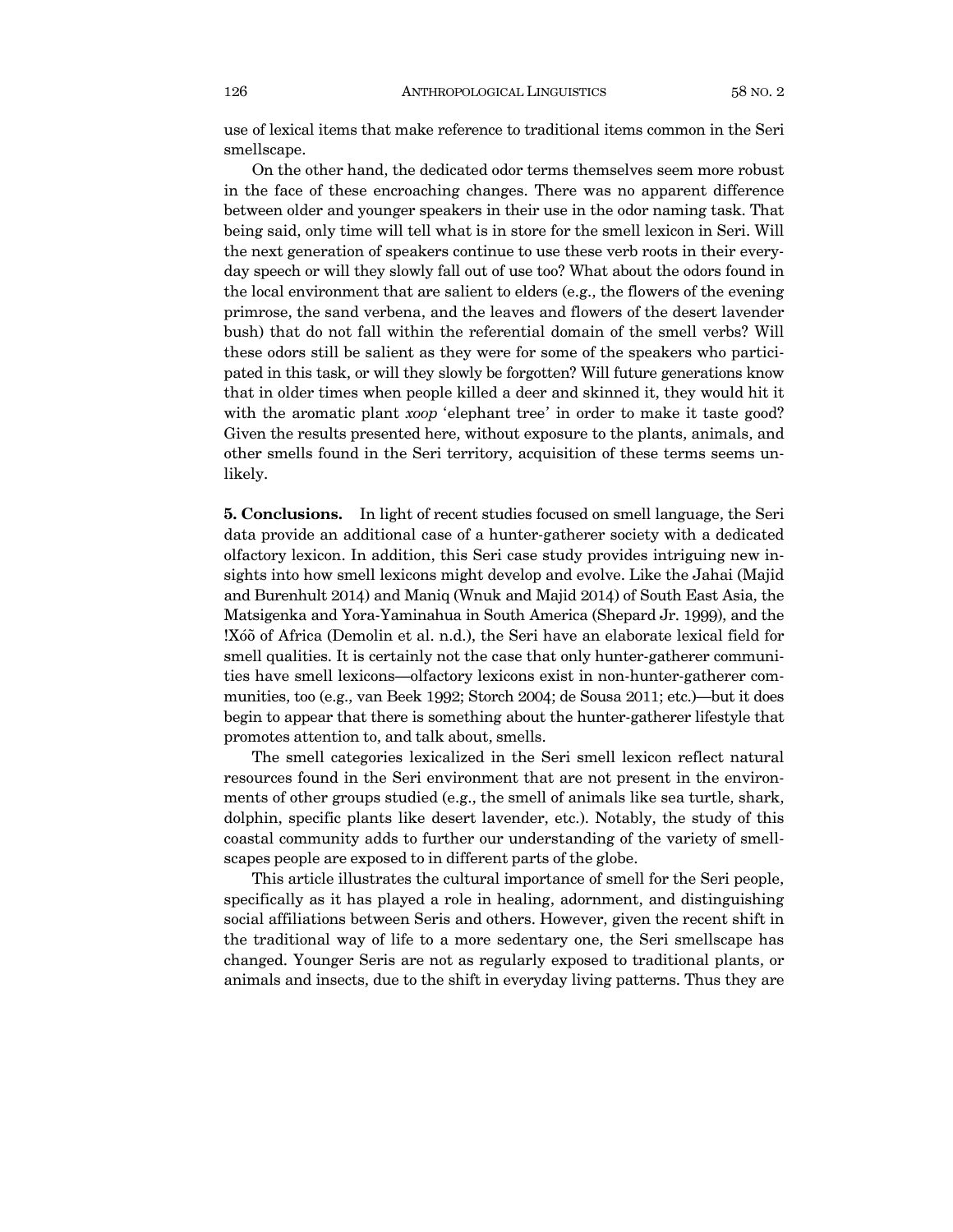deprived of the smellscapes the older generations were familiar with, and in which this lexical field evolved. This shift leaves the Seri smell lexicon in a position of potential endangerment, a pattern we see emerging in the data presented here. The potential for language loss related to changes in ways of life provides more urgency for the cross-cultural documentation of smellscapes, their cultural significance, and the language used to describe them.

#### **Notes**

*Acknowledgments*. The research presented here has been generously funded by various sources including the following grants: NSF BCS-0553965, NWO VICI *Human olfaction at the intersection of language, culture and biology*, UNAM PAPIIT IA400113. Additionally, O'Meara's fieldwork has been partially funded in the past with assistance from the Instituto de Investigaciones Filológicas at the Universidad Nacional Autónoma de México. We extend thanks to all of the speakers of *Cmiique Iitom* who have participated in this study and generously shared their knowledge with us, including Francisca Morales Herrera, Marta Morales Herrera, Alma Imelda Morales Romero, Lorenzo Herrera Casanova, Débora Raquel Perales Morales, among others, including various members of the Hoeffer Felix family, especially Gabriel, Raquel, Teresa, Carmen, Geno, Lourdes and Carolina. This manuscript has greatly improved by comments from Ewelina Wnuk and other members of the Meaning, Culture and Cognition group at Radboud University, as well as Steve Marlett and two anonymous reviewers.

*Abbreviations*. The following grammatical abbreviations are used: ART = article; DECL = declarative; DEF = definite; DEP = dependent; DETRANS = detransitivizer; DIST = distal; EMPH = emphatic;  $FOC = focal$ ;  $IND = indirect$ ;  $NEG = negative$ ;  $NMLZ = nominalizer$ ; OBJ = object; OBL = oblique; PASS = passive; PL = plural; POSS = possessive; REAL = realis;  $SBJ = subject; SG = singular; UNSPEC = unspecified.$ 

*Transcription.* In the practical orthography employed in this article, which has been in use in the Seri community for many years, doubled vowels are long; *c* and *qu* are [k]; *f* is bilabial  $[\phi]$ ; *h* is [*î*]; *j* is [*x*], while *x* is the voiceless uvular fricative [*x*]; *l* is voiceless [ł]; *z* is the voiceless alveopalatal fricative  $[[$ ; *ö* indicates labialization (*cö jö xö* = [k<sup>w</sup> x<sup>w</sup>  $\chi$ <sup>w</sup>]).

1. We use Viberg's term "copulative expressions" here, even though "source expressions" (Evans and Wilkins 2000) would be more accurate. Since "source-based expression" in this article is used for nominal smell descriptions referring to odor sources, Viberg's term helps to avoid potential confusion.

2. Capital  $C$  in Seri forms, e.g., the verb  $-Cii$  in table 1, indicates an empty consonant.

3. Our translation of the verb root *¤heemt* as 'stink' is simplified; there is no adequate one-word equivalent in English to characterize the concept lexicalized.

4. We thank Steve Marlett for bringing to our attention that dead animals came up quickly in elicitation of exemplars with *-heemt*.

### **References**

Aschmann, Herman P.

1946 Totonac Categories of Smell. Tlalocan II:187—89.

Beer, Bettina

2014 Boholano Olfaction: Odor Terms, Categories, and Discourses. The Senses and Society 9(2):151—73.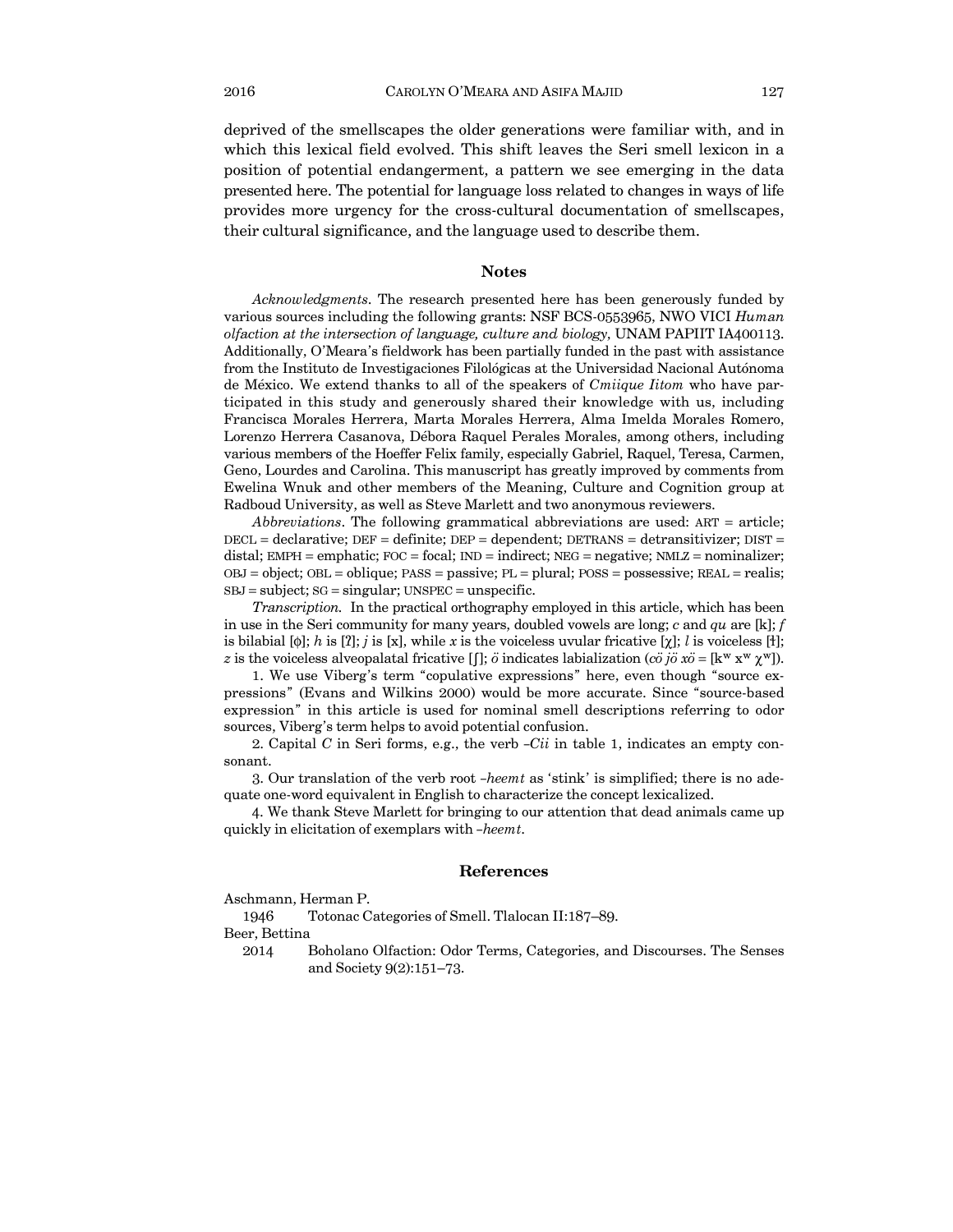- Bousfield, Weston A., and W. D. Barclay
	- 1950 The Relationship between Order and Frequency of Occurrence of Restricted Associative Responses. Journal of Experimental Psychology 40(5):643—47.
- Bowen, Thomas
	- 1983 The Seri. *In* Handbook of North American Indians. Vol. 10: Southwest, edited by Alfonso Ortiz, 230—49. Washington, D.C.: Smithsonian Institution.

Bowen, Thomas, and Mary B. Moser

- 1995 Seri. *In* Encyclopedia of World Cultures. Vol. 8: Middle America and the Caribbean, edited by James W. Dow and Robert Van Kemper, 232—35. Boston: G. K. Hall.
- Buchan, William
	- 1812 Domestic Medicine, or, A Treatise on the Prevention and Cure of Diseases by Regimen and Simple Medicines with an Appendix, Containing a Dispensatory for the Use of Private Practioners. Newcastle: K. Anderson.
- Burenhult, Niclas, and Asifa Majid
	- 2011 Olfaction in Aslian Ideology and Language. The Senses and Society 6(1): 19—29.
- Classen, Constance
	- 1992 The Odor of the Other: Olfactory Symbolism and Cultural Categories. Ethos 20(2):133—66.
- Classen, Constance, David Howes, and Anthony Synnott

1994 Aroma: The Cultural History of Smell. London: Routledge.

- Darwin, Charles
	- 1874 The Descent of Man: and Selection in Relation to Sex. 2nd ed. New York: A. L. Burt.
- Demolin, Didier, A. Traill, Gilles Sicard, and Jean Marie Hombert
	- n.d. Odor Terminology in !xóõ. MS.
- de Sousa, Hilario
	- 2011 Changes in the Language of Perception in Cantonese. The Senses and Society 6(1):38—47.
- Elliot Smith, Grafton
	- 1927 The Evolution of Man: Essays. London: Oxford University Press.
- Evans, Nicholas, and David P. Wilkins
	- 2000 In the Mind's Ear: The Semantic Extensions of Perception Verbs in Australian Languages. Language 76(3):546—92.
- Feld, Steven
	- 2012 Sound and Sentiment: Birds, Weeping, Poetics, and Song in Kaluli Expression. 3rd ed. Durham: Duke University Press.
- Felger, Richard S., and Mary B. Moser
	- 1970 Seri Use of Agave (Century Plant). Kiva 35:159—67.
	- 1971 Seri Use of Mesquite (Prosopis glandulosa var torreyana). Kiva 37:53—60.
	- 1976 Seri Indian Food Plants: Desert Subsistence without Agriculture. Ecology of Food and Nutrition 5:13—27.
	- 1985 People of the Desert and Sea: Ethnobotany of the Seri Indians. Tucson: University of Arizona Press.
- Felger, Richard S., Mary B. Moser, and Edward Moser
	- 1980 Seagrasses in Seri Indian Culture. *In* Handbook of Seagrass Biology: An Ecosystem Perspective, edited by Ronald C. Phillips and C. Peter McRoy, 261—76. New York: Garland STPM Press.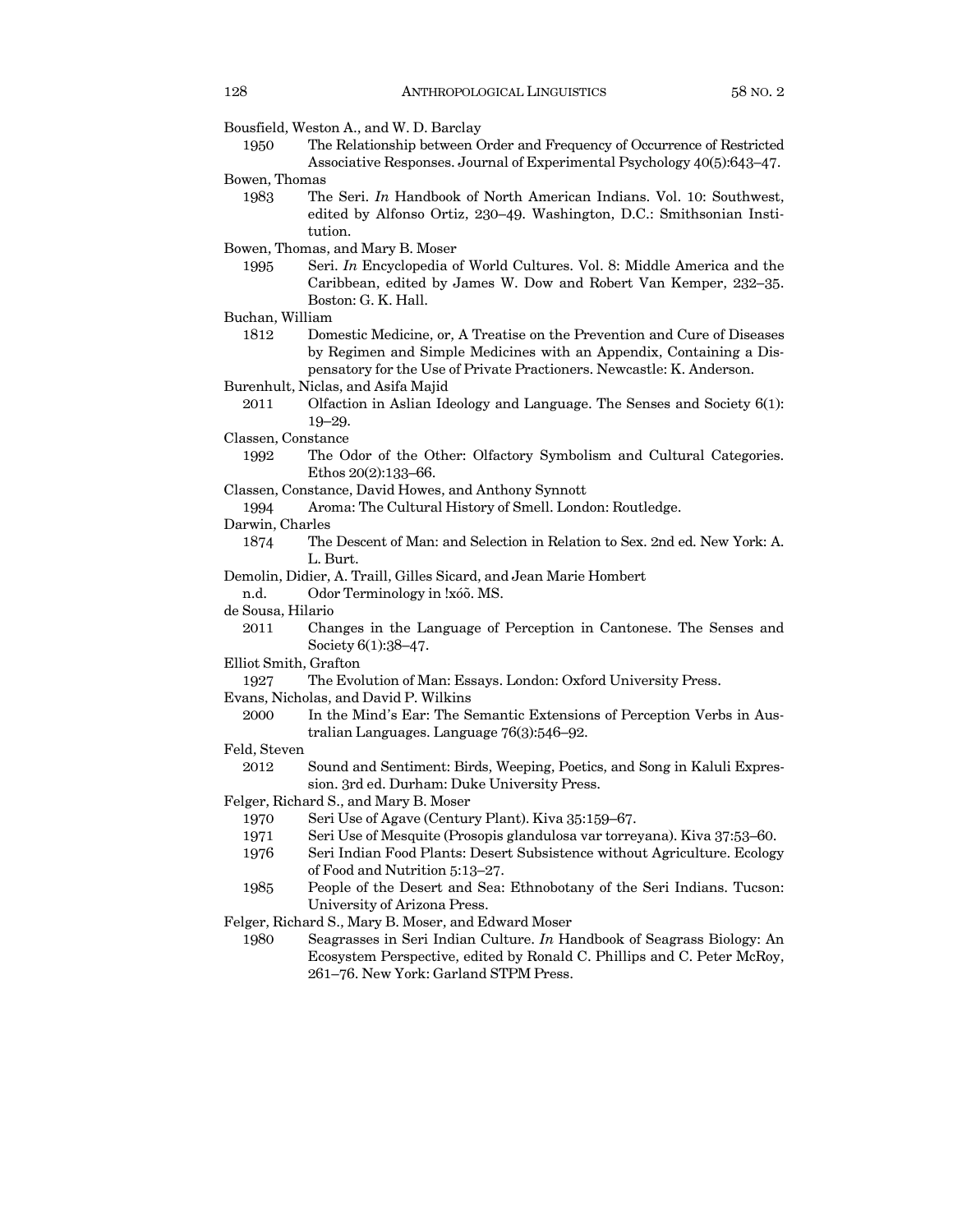| Gardner, Howard      |                                                                                                                                                                                                                                                                                                                                                                                                                    |
|----------------------|--------------------------------------------------------------------------------------------------------------------------------------------------------------------------------------------------------------------------------------------------------------------------------------------------------------------------------------------------------------------------------------------------------------------|
| 1993                 | Frames of Mind: The Theory of Multiple Intelligences. New York: Basic                                                                                                                                                                                                                                                                                                                                              |
|                      | Books.                                                                                                                                                                                                                                                                                                                                                                                                             |
|                      | Gilad, Yoav, Victor Wiebe, Molly Przeworski, Doron Lancet, and Svante Pääbo                                                                                                                                                                                                                                                                                                                                        |
| 2004                 | Loss of Olfactory Receptor Genes Coincides with the Acquisition of Full<br>Trichromatic Vision in Primates. PLOS Biology 2(1). http://doi.org/<br>10.1371/journal.pbio.0020005                                                                                                                                                                                                                                     |
| Harrison, K. David   |                                                                                                                                                                                                                                                                                                                                                                                                                    |
| 2007                 | When Languages Die: The Extinction of the World's Languages and the<br>Erosion of Human Knowledge. Oxford: Oxford University Press.                                                                                                                                                                                                                                                                                |
| Henning, Hans        |                                                                                                                                                                                                                                                                                                                                                                                                                    |
| 1916                 | Der Geruch. Leipzig: J. A. Barth. (Originally published in 1824.)                                                                                                                                                                                                                                                                                                                                                  |
| Hombert, Jean Marie  |                                                                                                                                                                                                                                                                                                                                                                                                                    |
| 1992                 | Terminologie des odeurs dans quelques langues du Gabon. Pholia 7:61–63.                                                                                                                                                                                                                                                                                                                                            |
| 1997                 | Hummel, Thomas, B. Sekinger, Stephan R. Wolf, E. Pauli, and Gerd Kobal<br>"Sniffin' Sticks": Olfactory Performance Assessed by the Combined Test-<br>ing of Odor Identification, Odor Discrimination, and Olfactory Threshold.<br>Chemical Senses $22(1):39-52$ .                                                                                                                                                  |
| Kant, Immanuel       |                                                                                                                                                                                                                                                                                                                                                                                                                    |
| 2006                 | Anthropology from a Pragmatic Point of View. Edited and translated by<br>Robert B. Louden. Cambridge: Cambridge University Press.                                                                                                                                                                                                                                                                                  |
|                      | Kerr, Kara-Lynne, Stephanie Joyce Rosero, and Richard L. Doty                                                                                                                                                                                                                                                                                                                                                      |
| 2005                 | Odors and the Perception of Hygiene. Perceptual and Motor Skills 100(1):                                                                                                                                                                                                                                                                                                                                           |
|                      | $135 - 41.$                                                                                                                                                                                                                                                                                                                                                                                                        |
| Kroeber, Alfred L.   |                                                                                                                                                                                                                                                                                                                                                                                                                    |
| 1915                 | Serian, Tequistlatecan, and Hokan. University of California Publications in<br>American Archaeology and Ethnology 11(4):279-90.                                                                                                                                                                                                                                                                                    |
|                      | Levinson, Stephen C., and Asifa Majid                                                                                                                                                                                                                                                                                                                                                                              |
| 2014                 | Differential Ineffability and the Senses. Mind and Language 29:407-27.                                                                                                                                                                                                                                                                                                                                             |
| Majid, Asifa         |                                                                                                                                                                                                                                                                                                                                                                                                                    |
| 2015                 | Cultural Factors Shape Olfactory Language. Trends in Cognitive Sciences                                                                                                                                                                                                                                                                                                                                            |
|                      | 19(11):629-30.                                                                                                                                                                                                                                                                                                                                                                                                     |
|                      | Majid, Asifa, and Niclas Burenhult                                                                                                                                                                                                                                                                                                                                                                                 |
| 2014                 | Odors Are Expressible in Language, as Long as You Speak the Right Lan-<br>guage. Cognition 130:266-70.                                                                                                                                                                                                                                                                                                             |
| Marlett, Cathy Moser |                                                                                                                                                                                                                                                                                                                                                                                                                    |
| 2014                 | Shells on a Desert Shore: Mollusks in the Seri World. Tucson: University of                                                                                                                                                                                                                                                                                                                                        |
|                      | Arizona Press.                                                                                                                                                                                                                                                                                                                                                                                                     |
| Marlett, Stephen A.  |                                                                                                                                                                                                                                                                                                                                                                                                                    |
| 1981                 | The Structure of Seri. Ph.D. diss., University of California, San Diego.                                                                                                                                                                                                                                                                                                                                           |
| 1984                 | Switch-Reference and Subject Raising in Seri. In The Syntax of Native                                                                                                                                                                                                                                                                                                                                              |
|                      | American Languages, edited by Eung-Do Cook and Donna B. Gerdts,<br>247-68. Orlando: Academic Press.                                                                                                                                                                                                                                                                                                                |
| 2007                 | Las relaciones entre las lenguas "hokanas" en México: ¿Cuál es la evi-<br>dencia?. In Clasificación de las lenguas indígenas de México: Memorias del<br>III Coloquio Internacional de Lingüística Mauricio Swadesh, edited by<br>Cristina Buenrostro, 165-92. México, D.F.: Universidad Nacional Autó-<br>noma de México, Instituto de Investigaciones Antropológicas, Instituto<br>Nacional de Lenguas Indígenas. |

2008a The Seri and Salinan Connection Revisited. International Journal of American Linguistics 74(3):393—99.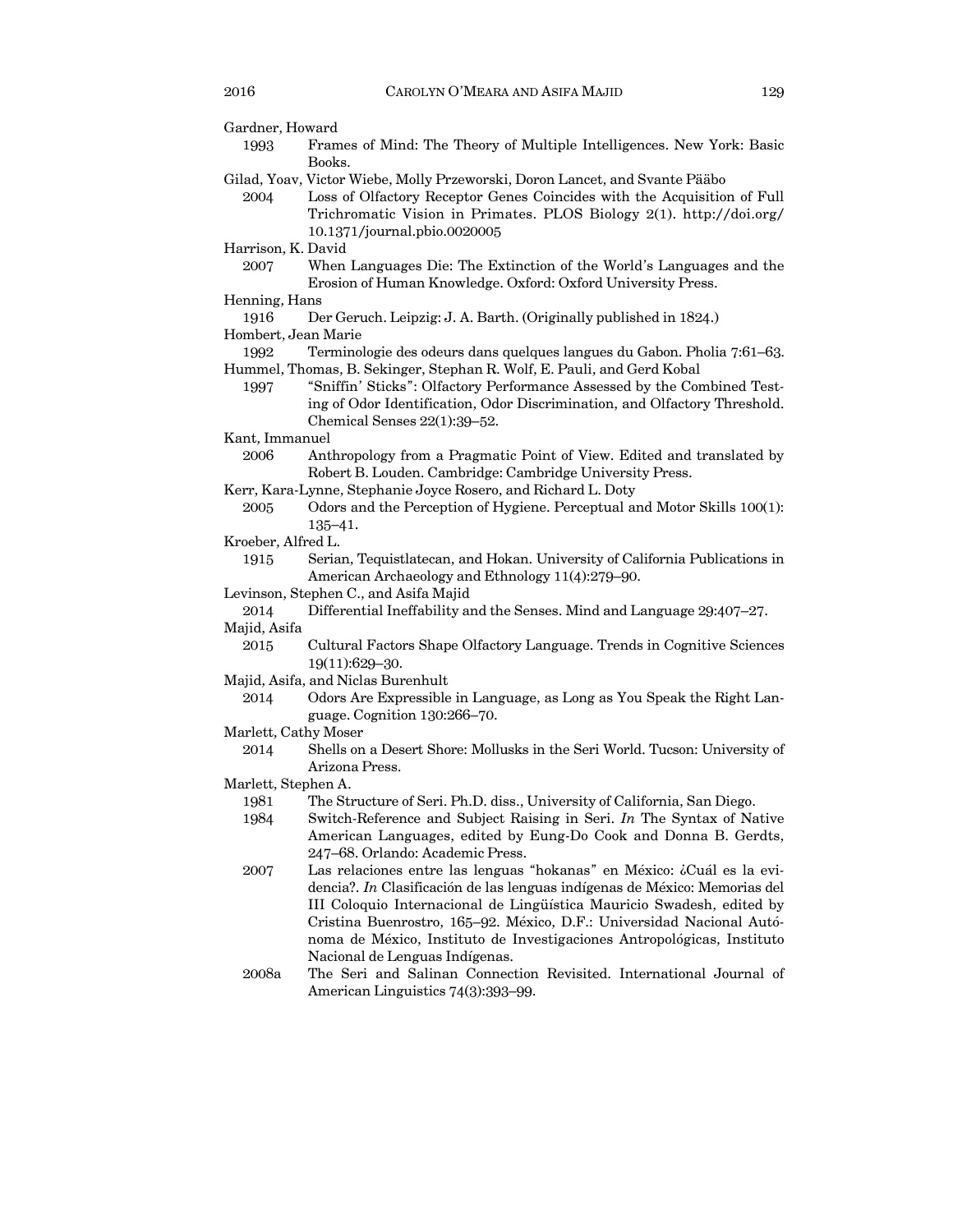| 2008b | A Typological Overview of the Seri Language. Linguistic Discovery 3(1):   |
|-------|---------------------------------------------------------------------------|
|       | $54 - 73.$                                                                |
| 2010  | Semantic and Syntactic Subcategorization in Seri: Recipients and Address- |

- Semantic and Syntactic Subcategorization in Seri: Recipients and Address ees. *In* Hypothesis A—Hypothesis B: Linguistic Explorations in Honor of David M. Perlmutter, edited by Donna B. Gerdts, John C. Moore, and Maria Polinsky, 293—321. Cambridge, Mass.: MIT Press.
- 2012 Relative Clauses in Seri. *In* Relative Clauses in Languages of the Americas: A Typological Overview, edited by Bernard Comrie and Zarina Estrada-Fernández, 213—42. Amsterdam: John Benjamins.
- 2016 Cmiique Iitom: The Seri Language. MS.
- McKenzie, Dan
	- 1923 Aromatics and the Soul: A Study of Smells. London: William Heinemann Ltd.
- Moser, Mary B., and Stephen A. Marlett
	- 2005 Comcáac quih Yaza quih Hant Ihíip hac: cmiique iitom, cocsar iitom, maricáana iitom = Diccionario seri-español-inglés: con indices español-seri, inglés-seri y con gramática. Hermosillo: Universidad de Sonora; México, D.F.: Plaza y Valdés.
	- 2010 Comcáac quih Yaza quih Hant Ihíip hac: cmiique iitom, cocsar iitom, maricáana iitom = Diccionario seri-español-inglés: con indices español-seri, inglés-seri y con gramática. 2nd ed. Hermosillo: Universidad de Sonora; México, D.F.: Plaza y Valdés.
- Olofsson, Jonas K., and Jay A. Gottfried
	- 2015 The Muted Sense: Neurocognitive Limitations of Olfactory Language. Trends in Cognitive Science 19(6):314—21.

Plato

- 1961 The Collected Dialogues of Plato, Including the Letters. Edited by Edith Hamilton and Huntington Cairns. Princeton, N.J.: Princeton University Press.
- San Roque, Lila, Kobin H. Kendrick, Elisabeth Norcliffe, Penelope Brown, Rebecca Defina, Mark Dingemanse, Tyko Dirksmeyer, N. J. Enfield, Simeon Floyd, Jeremy Hammond, Giovanni Rossi, Sylvia Tufvesson, Saskia van Putten, and Asifa Majid
	- 2015 Vision Verbs Dominate in Conversation across Cultures, but the Ranking of Non-Visual Verbs Varies. Cognitive Linguistics 26(1):31—60.
- Schindler, Seth
	- 1981 The Material Culture and Technoeconomic System of the Seri Indians: An Experimental Reconstruction. Ph.D. diss., Southern Illinois University at Carbondale.
- Shepard, Glenn H., Jr.
- 1999 Pharmacognosy and the Senses in Two Amazonian Societies. Ph.D. diss., University of California, Berkeley.

#### Si, Aung

2011 Biology in Language Documentation. Language Documentation and Conservation 5:169—86.

#### Sperber, Dan

1975 Rethinking Symbolism. Cambridge: Cambridge University Press.

Stoddart, D. Michael

1990 The Scented Ape: The Biology and Culture of Human Odour. Cambridge: Cambridge University Press.